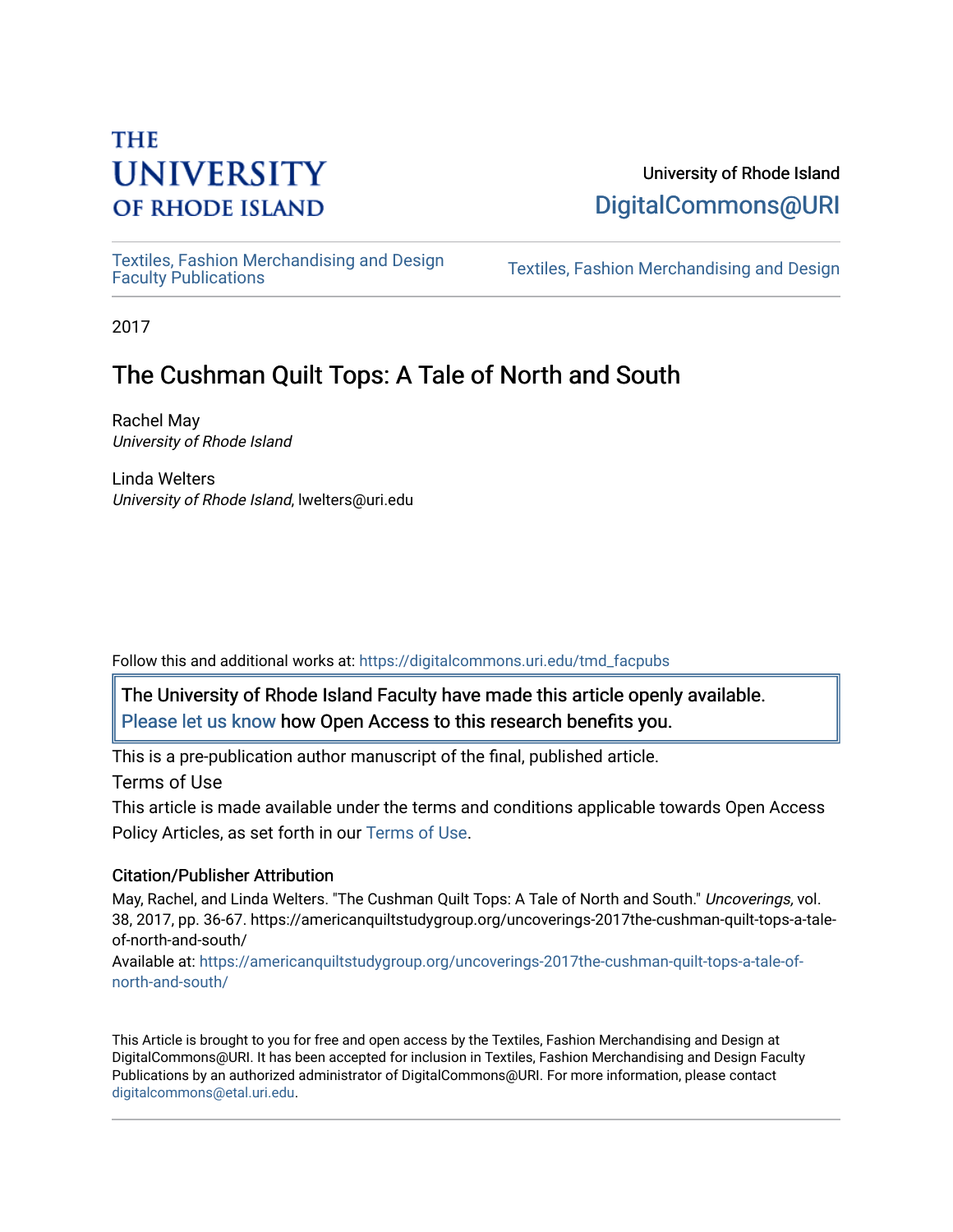#### **The Cushman Quilt Tops: A Tale of North and South**

#### **Rachel May and Linda Welters**

*The Cushman Collection in the University of Rhode Island's Historic Textile and Costume Collection includes three unfinished quilt tops and two fabric swatch books, along with over 500 other artifacts. The quilt tops, which were begun in 1833, reveal a family story of North and South that spans two hundred years. The tops were similarly constructed of hexagons with a central star motif, made with the template-pieced mosaic patchwork method. Many of the paper templates remain in the backs of the quilt tops. Dates in the paper fragments range from 1775 to 1940, revealing generations of history from the colonial and antebellum periods to the Colonial Revival movement. The fabrics in the quilt tops and swatch books mark the transition from hand-spun and hand-woven cloth to machine-made textiles. Further, the quilt tops, swatch books, and related archival materials shed light on deeply intertwined family relationships between those who lived in Providence, Rhode Island, and Charleston, South Carolina, and their connection to larger themes in the Atlantic world, notably capitalism, trade, and slavery.*

#### **Introduction**

In 1952, siblings Franklin R., Charles, and Julia Cushman donated three quilt tops along with over 500 other objects and items of clothing to the University of Rhode Island's Historic Textile and Costume Collection. The quilt tops were begun in 1833 in Charleston, South Carolina, by the Cushmans' great-aunt, Susan McPherson Sibley (Williams) Crouch, a young bride. Her husband, Hasell Wilkinson Crouch, a doctor in Charleston, assisted with the design and piecing. After his premature death on December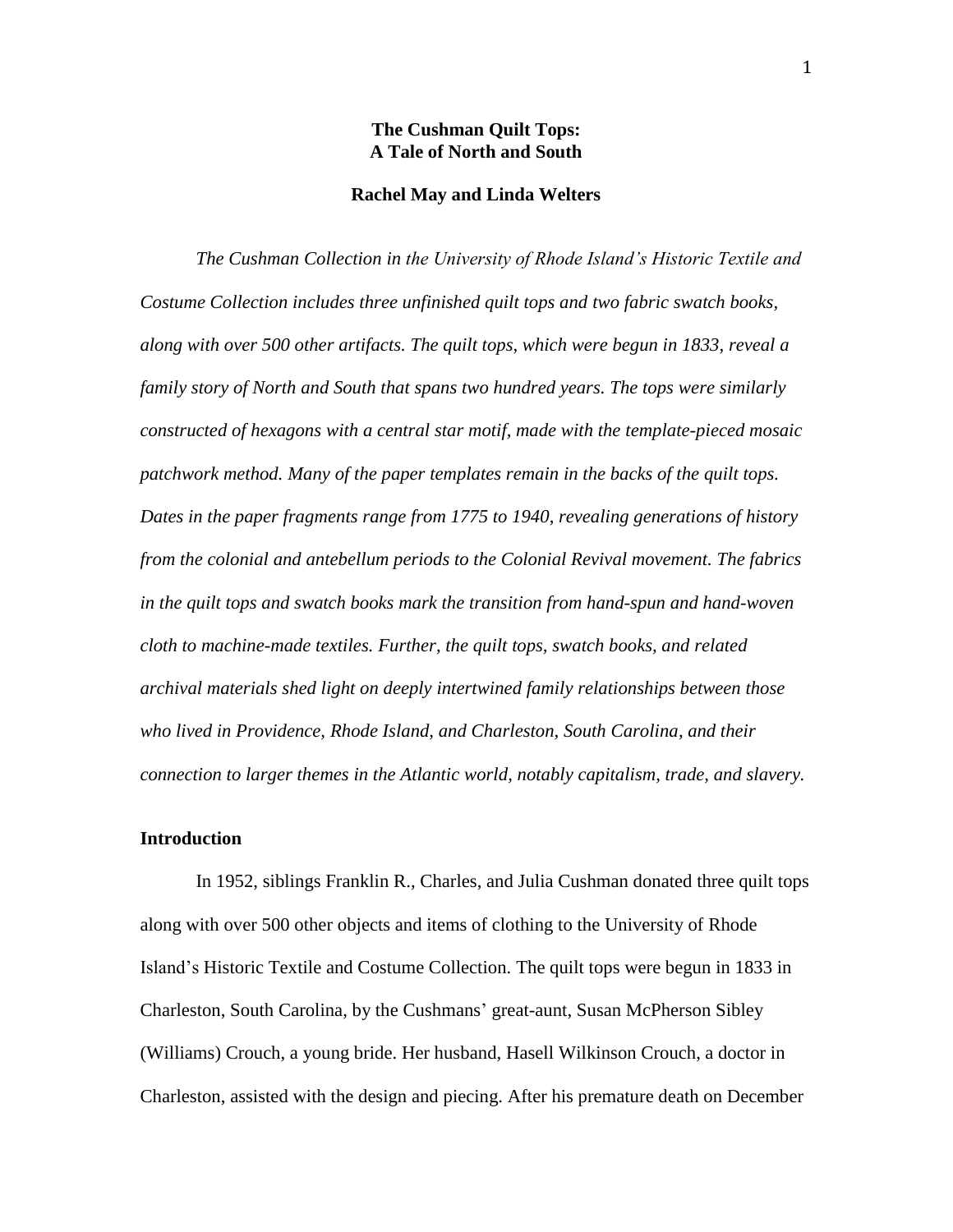6, 1836, his widow returned to her family home in Providence with her daughter Emily, along with the unfinished quilts, cut pieces, and extra fabrics, which were kept in a trunk. They were discovered in 1917 by Susan Crouch's grandnephew Franklin R. Cushman, a teacher of industrial design and history. He started making two fabric swatch books in 1917 for use in his classes, connecting some of the fabrics in the swatch books with the fabrics in the quilts, adding dates of the fabrics' production, and explaining from whom each fabric came. He began work on the quilt tops, sewing the pieces together in the summers from 1930 to 1940. Franklin noted that his relatives helped to stitch the quilt tops together. $1$ 

The three quilt tops and two fabric swatch books reveal the story of two interconnected families, one with roots in Providence, Rhode Island, and the other in Charleston, South Carolina. Through the quilt tops, swatch books, and related archival documents, the lives of family members are connected to larger themes in the Atlantic world during the eighteenth and nineteenth centuries, notably capitalism, trade, and slavery.

#### **The Williams/Crouch/Cushman Family**

Quiltmaker Susan McPherson Sibley Williams (1813–1902) was born April 13, 1813 in Providence, Rhode Island, to an old New England family. Her parents were Jason (1774–1863) and Sarah (Rose) Williams (1778–1863). Her grandparents, both from Pomfret, Connecticut, were Elijah (1744–1825) and Abigail (Chandler) Williams (1747– 1834). Susan was the fifth of eight children born to Jason and Sarah, seven of whom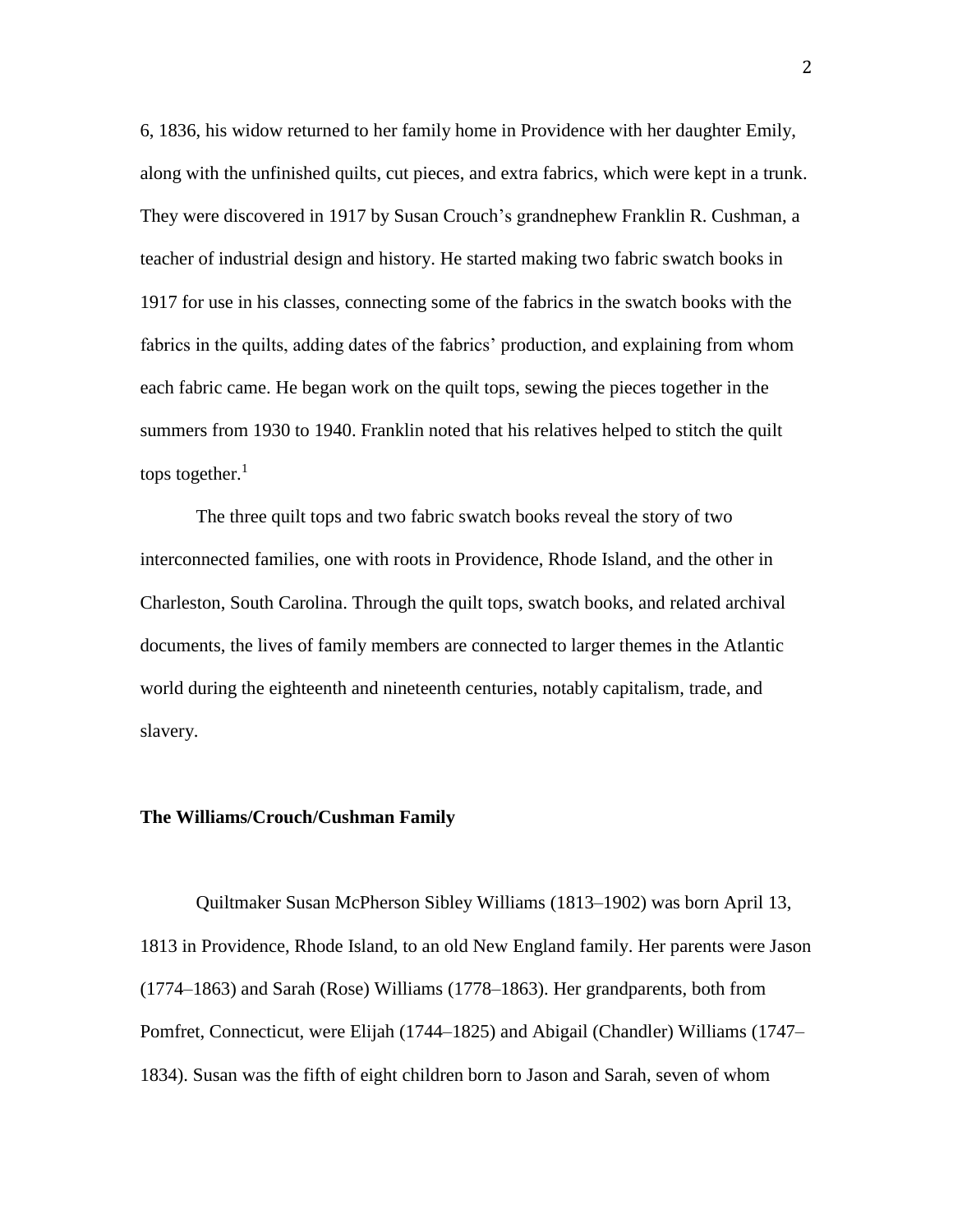survived to adulthood. Susan's older sister Emily married William Jenkins Harris, a descendent of Roger Williams, founder of the colony of Rhode Island.<sup>2</sup> It was Emily and William's grandchildren who donated the artifacts to the URI Historic Textile and Costume Collection. Susan McPherson Sibley (Williams) Crouch was their great aunt. (See family tree in the Appendix.)<sup>3</sup>

The Crouch family, whom Susan married into on October 11, 1832, had equally deep American roots, but in the South. Susan's husband, Hasell Wilkinson Crouch (1809–1836), was raised in Charleston, the South's largest port. He graduated from Providence's Brown University in 1830, and returned home where he earned his medical degree at the University of South Carolina and became a doctor.<sup>4</sup> Hasell's father, Abraham Crouch (1765–1825), was a lawyer and a notary public in the Customs House in Charleston. Hasell's mother, Sophia Withers (1788–1809), was born in Wilmington, North Carolina in 1788 and died September 10, 1809, a month after Hasell was born.<sup>5</sup>

Susan and Hasell Wilkinson Crouch had two children of their own, Hasell Charles (1833–1836) and Emily Hasell Crouch (1836–1926). The eldest, Hasell Charles, had been ill for months after falling from his crib, and died when he was just three years old. Susan had written to her family that little Hasell had not been "right since he fell out of the crib the first night he slept in it," and, three months later, he fell a second time.<sup>6</sup> In what must have been a devastating moment, the death certificate of little Hasell Charles was signed by his own father, Dr. Crouch, with the cause of death listed as "Inflamm Brain."<sup>7</sup> Emily was born on February 7 of 1836, just months before her brother died. Hasell Wilkinson, Susan's husband, died shortly afterwards, of yellow fever. Susan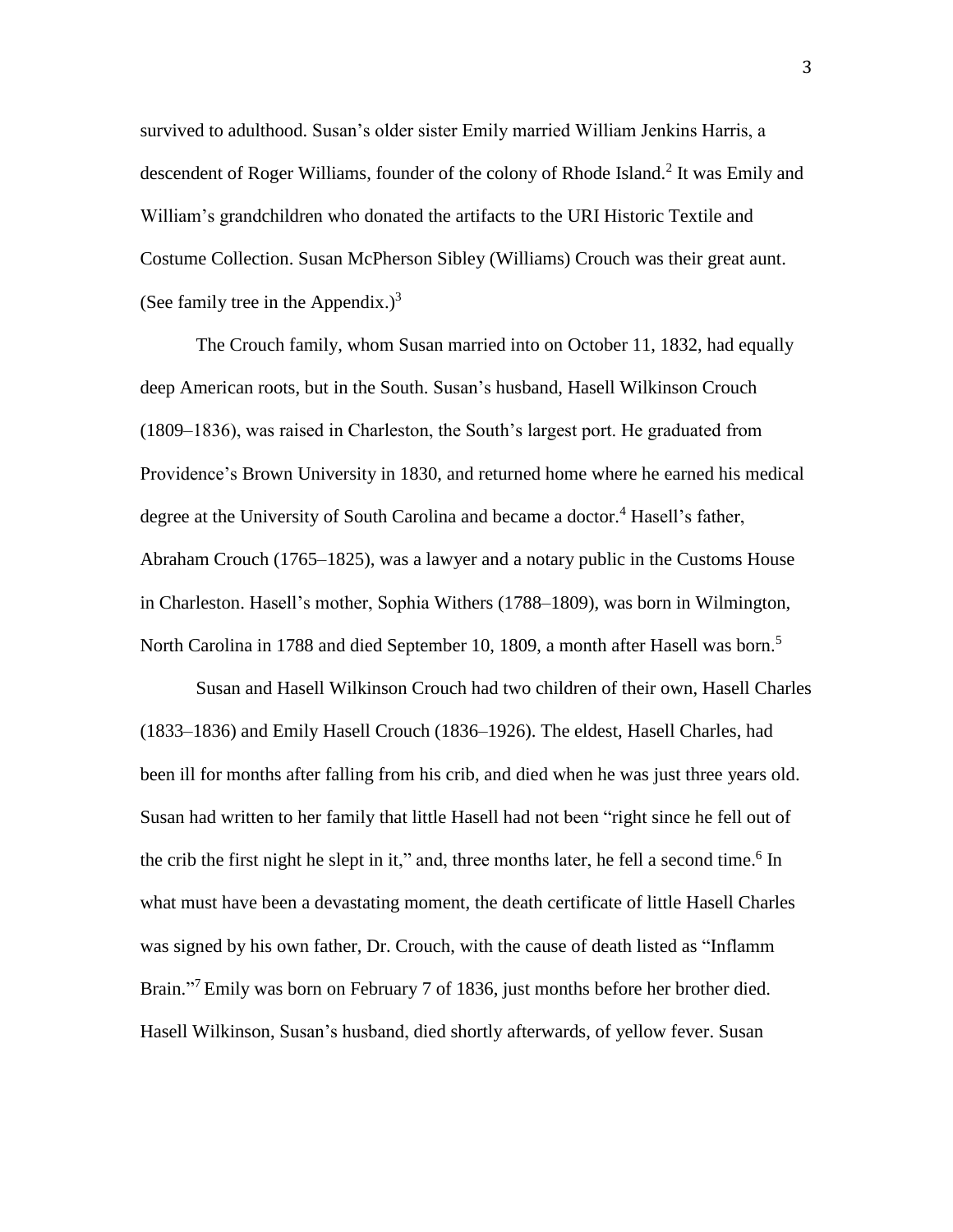Crouch returned to Providence with her daughter Emily to live with her parents, remaining there until her death in 1902; Emily continued to reside there until 1917.

How did Hasell, a native of Charleston, and Susan, from Providence, meet? Several possibilities exist because the South Carolina Crouches had connections to Rhode Island, and the Williamses in Providence had business interests in Charleston. Hasell's grandfather, Charleston native Charles Crouch, had moved to Providence as a journeyman printer in 1762, where he met Mary Wilkinson of Smithfield, Rhode Island. They married in 1763 and moved to Charleston the following year, where he began the *South Carolina Gazette and Country Journal*. <sup>8</sup> Mary is known to have summered in Newport, Rhode Island, with her children William and Abraham in 1770, 1773, and probably 1775.<sup>9</sup> It was customary for prosperous South Carolinians to escape the swampy conditions of the rice-growing Lowcountry by sailing north to Newport in June and returning to Charleston at the end of mosquito season, as late as November.

On August 24, 1775 Charles drowned at sea when the vessel he was traveling on sank.<sup>10</sup> He had been en route to Philadelphia to purchase printing supplies. Mary was in Rhode Island at the time, but returned to Charleston where she began publishing her own newspaper, the *Charleston Gazette.* Just before the British laid siege to Charleston in 1780, Mary packed up and moved to Salem, Massachusetts, to start a newspaper. By 1781 Mary was living with her two sons in Providence. They remained in the city while Abraham, Hasell's father, studied at Brown University. He graduated in 1787.<sup>11</sup> Abraham continued his studies, earning a master's degree at Brown in 1790. It is probable that Abraham stayed in Providence after graduation to practice law, because he is listed as a "lawyer from Providence" in the accession records of the Gibbes Museum of Art where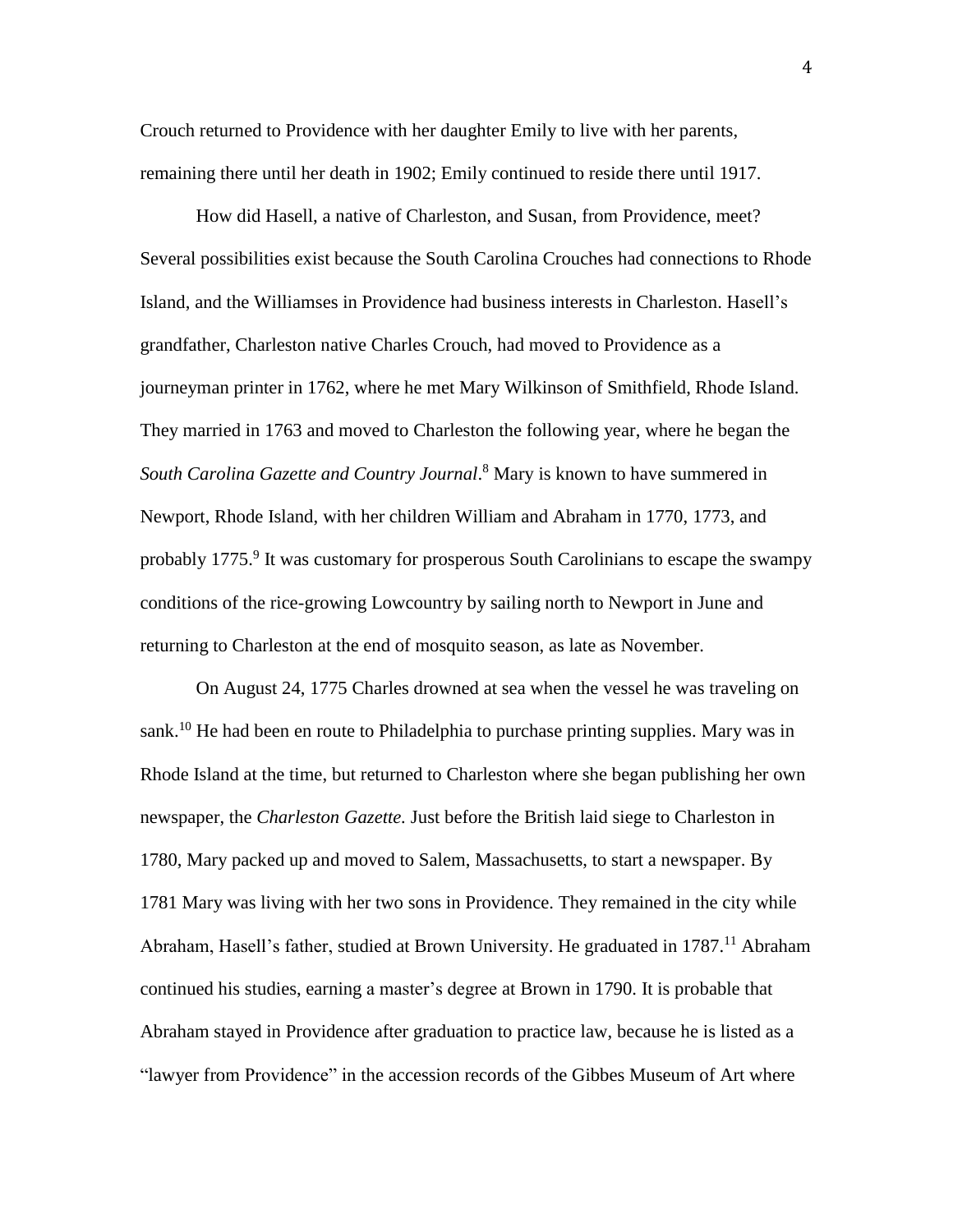his miniature portrait resides (fig. 1). That miniature was painted in 1806, the year the forty-one year-old lawyer and customs house clerk married eighteen-year-old Sophia Withers of Wilmington, Delaware (fig. 2). That same year he purchased the Tucker-Ladson house at 8 Meeting Street, one of Charleston's most prestigious addresses.<sup>12</sup> There the couple had two sons, Charles (1807–1880) and the afore-mentioned Hasell (1809–1836). After Sophia's death in 1809, Abraham never remarried. He sold the Meeting Street house in 1821. He must have continued traveling to Providence, however, because that is where he died on November 2, 1825. Both of his sons graduated from his alma mater, Brown University—Charles in 1829 and Hasell in 1830.<sup>13</sup>

Susan's grandparents, Elijah and Abigail Williams, lived in Pomfret, Connecticut, after their marriage in 1770.<sup>14</sup> In 1795, the Williamses moved to Providence with two of their sons, Jason and William Hilton. The third, a doctor, remained in Connecticut to oversee the family farm until it was sold.<sup>15</sup> Elijah Williams built a house in 1795 at 51 George Street near Brown University that eventually passed into Jason's hands (fig. 3). One of Elijah's sons, William Hilton, attended Brown University, graduating in 1799.<sup>16</sup> Elijah had run a general store in Pomfret; he and his son Jason operated a grocery store after settling in Providence. That business was dissolved in 1799, about the time Elijah and his sons began partnering with other Providence merchants in various coastal trading ventures.<sup>17</sup> Between 1798 and 1809, father and sons were listed as co-owners on seven sloops, schooners, or brigantines that sailed from Providence to ports south, including Charleston, and beyond to the West Indies. <sup>18</sup> One of Elijah's sons, William Hilton, the Brown University graduate, served as a supercargo (an officer on board a merchant ship in charge of cargo) on a coastal vessel. He died of "fever" in Surinam in 1800 at the age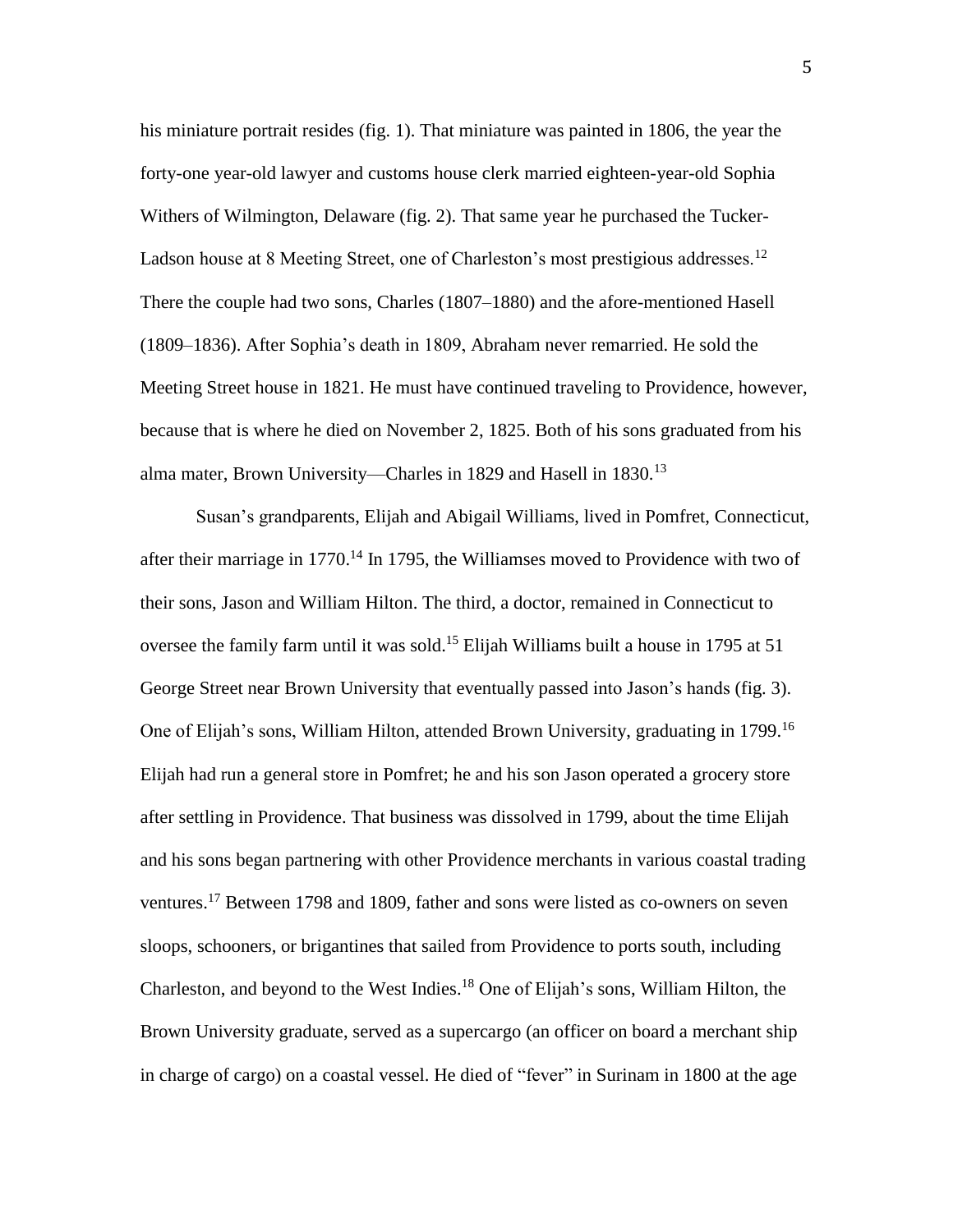of twenty. <sup>19</sup> In 1808, one brig owned by the Williamses, the *Mount Vernon*, was seized by customs in Sag Harbor, New York, for violating the 1807 Embargo Act, ending the family's shipping ventures and landing them in bankruptcy court.<sup>20</sup> Elijah, the father, had already moved to Athens, New York, in 1807, where he farmed and operated a tavern.

In 1802, Jason Williams, the merchant, married Sarah Rose, with whom he had eight children, including our quiltmaker Susan. At least one of his sons, Elijah Hilton Williams (1809–1884), known as Hilton, was a good friend of Hasell Wilkinson Crouch. It would seem that the Williamses and the Crouches knew each other for years, because the children socialized together during their young adulthood, leading to the marriage of Hasell and Susan. After the 1809 bankruptcy, Jason returned to his former career as a store owner and began renting rooms in his George Street house, probably to Brown University students.<sup>21</sup> The two Crouch boys might have boarded there. However, it is also possible that Jason and Abraham knew each other from the years between 1795 and 1806, when both Williamses and Crouches lived in Providence, a city of around 7,000 residents. Citizens of similar social standing, like the Williamses and Crouches, would have socialized together, especially considering their Brown University connections. When Abraham Crouch died in Providence in 1825, it was Jason Williams who paid his funeral expenses.<sup>22</sup>

The two families were about to become further intertwined. Letters from the late 1820s document the friendship between Charles and Hasell Crouch and the Williams siblings. Hasell and Susan married in 1832 in Providence and moved to Charleston soon thereafter. Both of Susan's brothers settled in Charleston; Hilton bought a lumberyard in 1831, and Winthrop worked for a general store before becoming a cotton broker.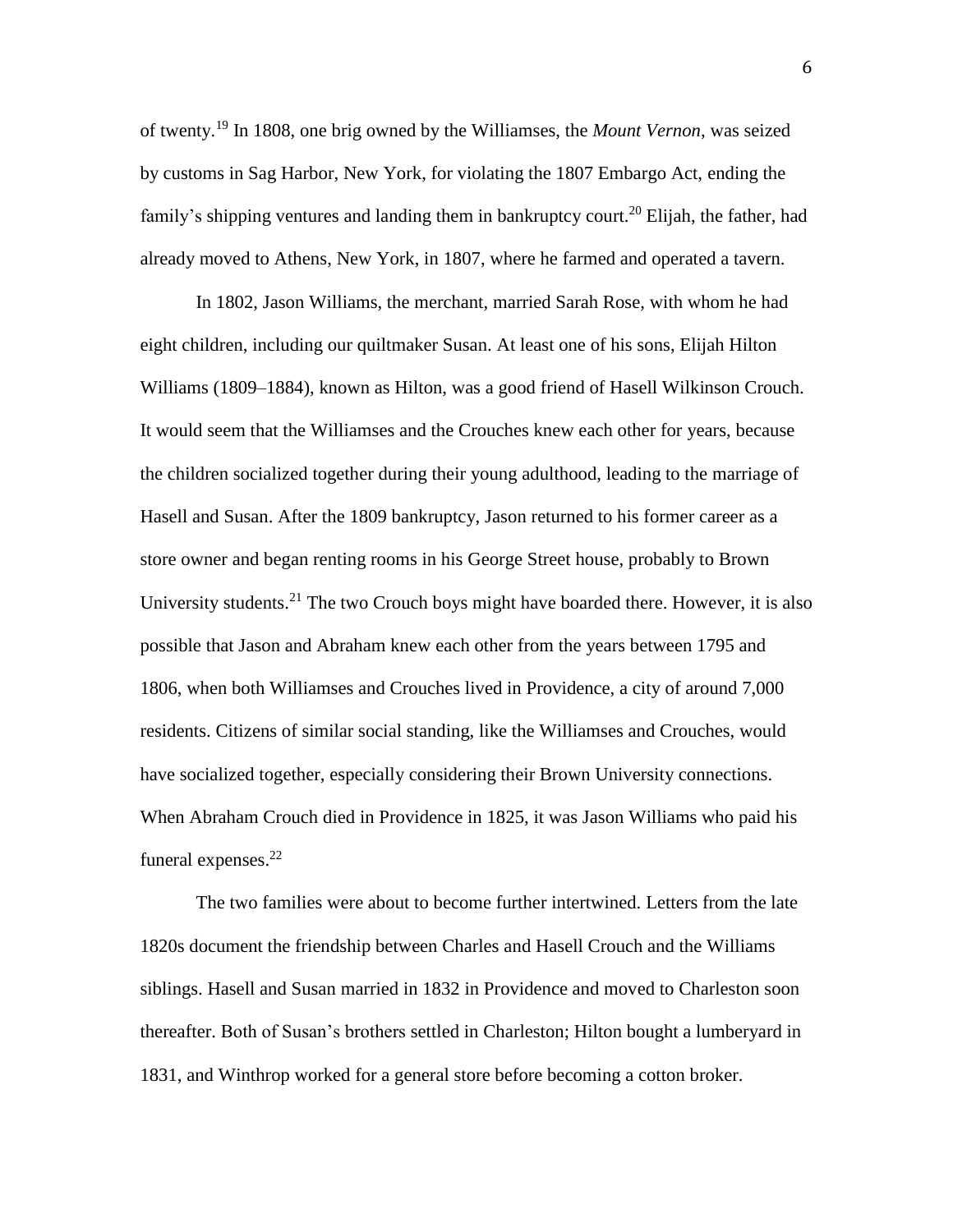These details of the Williams-Crouch story illuminate the close connections between families from the North and the South during the colonial era and in the years leading up to the Civil War. Providence and Charleston were both leading port cities, about a ten-day sea voyage from each other. During the colonial period, nearby Newport, Rhode Island, served as Charleston's summer resort; in the post-Revolutionary years Providence's economy boomed from shipping and manufacturing enterprises (including rum and cotton); at the same time Charleston became the Lower South's leading port for the exchange of rice, indigo, cotton, and slaves. This historical backdrop provides the context for the quilt tops and swatch books as well as a window into the dynamics of a family with roots in both the North and the South.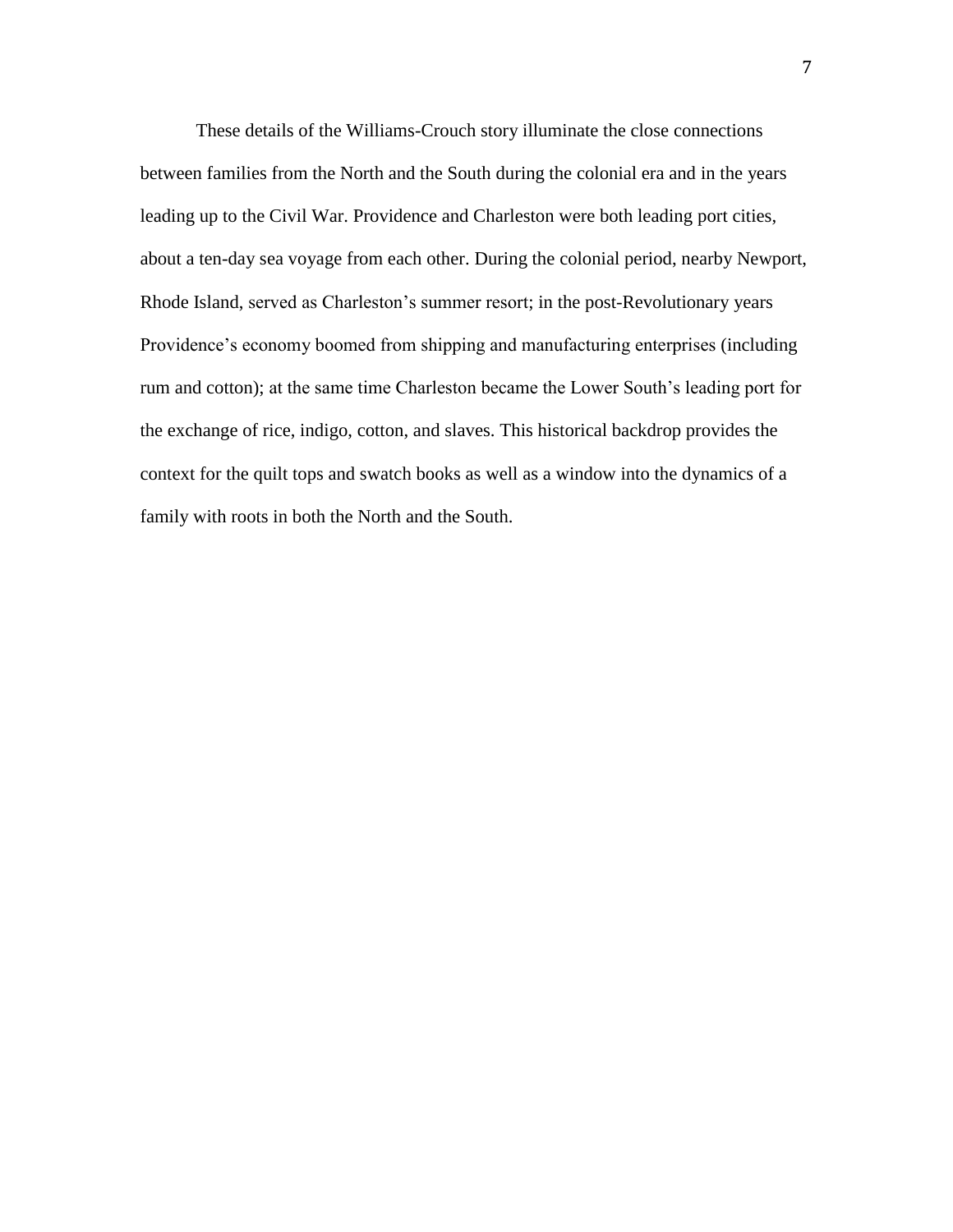#### **The Quilt Tops**

Susan started the quilt tops in Charleston. The accession notes of 1952 read, "these quilts were begun by Mr. Cushman's grandmother's sister, a Charleston, N.C. [*sic*] bride in 1833. Her husband, a young physician, Dr. Hasell N. [*sic*] Crouch, planned the design and color scheme."<sup>23</sup>

Quilt #1 (accession number 1952.63.124) is thought to be the oldest of the three tops.<sup>24</sup> The accession tag attached to the quilt reads, "Planned and sewn by Dr. and Mrs. Hasell Crouch. It is said that when he had a difficult case to prescribe for, he would work on his patchwork while trying to decide what to do for his patient . . . ." After Dr. Crouch's premature death in 1836, the unfinished quilt tops were put away with some hexagon pieces cut and ready to be stitched in place, an unknown number of mosaic "flowers," and additional fabrics for more hexagons. Both Mrs. Crouch and her daughter Emily passed away, leaving the quilts unfinished. Franklin R. Cushman and his relatives completed some of the border patches in the quilts, made new templates for old fabrics, and sewed together hexagons to form new "flowers." Their stitching is not of the same high quality as Susan's. Quilt #1 was intended for a bigger bed than quilt tops #2 (accession number 1952.63.125) and #3 (accession number 1952.63.126). (See figs. 4, 5, and 6.) The original hexagons were to be assembled into a large quilt for Hasell and Susan's bed; the largest of the three tops was the beginning of that quilt. A letter in the Cushman file reveals that Franklin decided to sew the remaining pieces together with those that he made for two quilts in twin bed size; these were sewn together by Franklin and his relatives in 1936. <sup>25</sup> These are tops # 2 and #3. Emily never married, and she lived with her mother in Providence; according to census records from 1880, she worked as an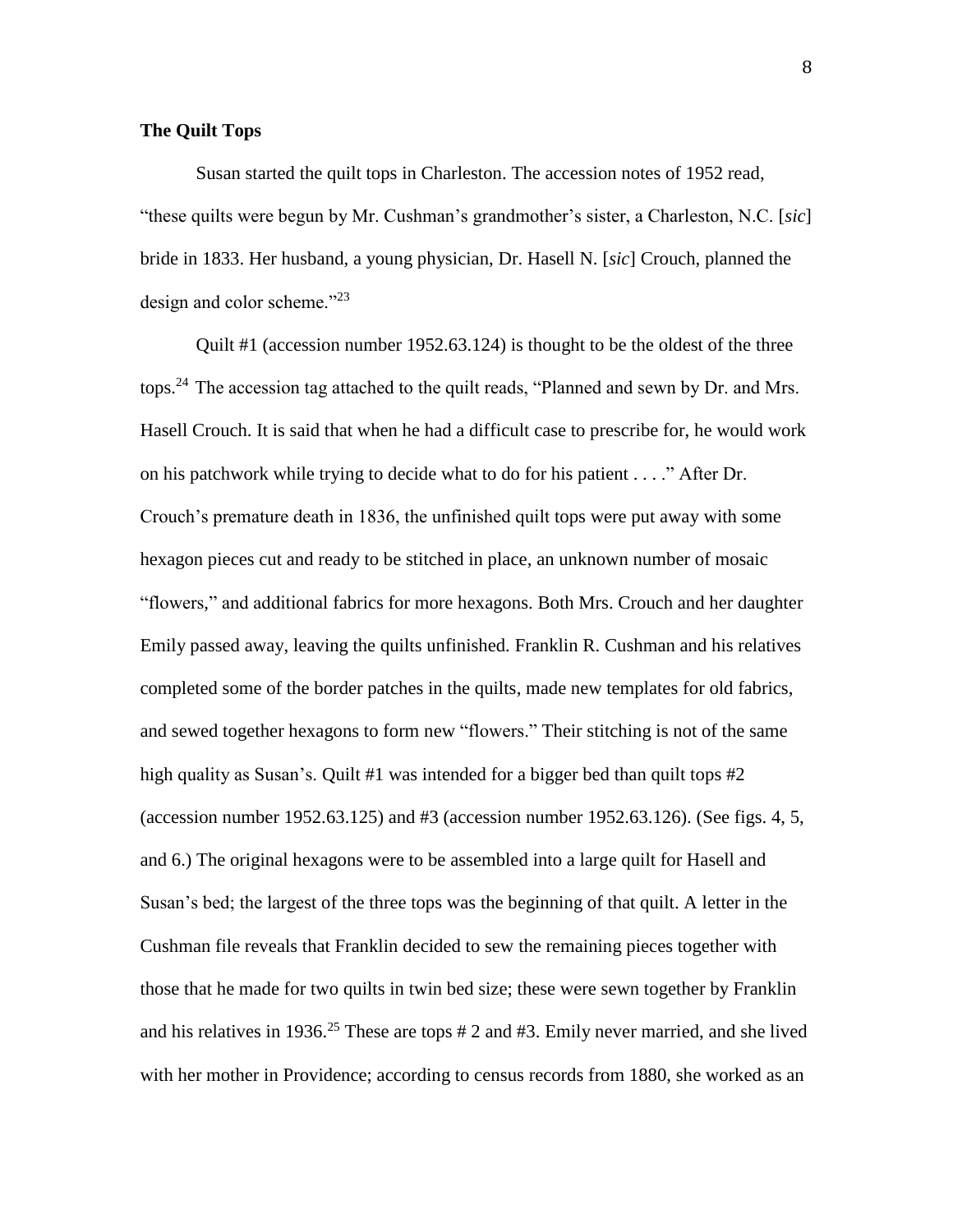art teacher.<sup>26</sup> In fact, the Cushman collection at the University of Rhode Island includes a large box of watercolors, some signed by Emily.

All three quilt tops are constructed of mosaic patchwork, in which fabric pieces were folded over hexagonal paper templates, and then basted to hold the shape in place until multiple pieces were whip stitched together. Mosaic patchwork originated in England; the earliest surviving example is a silk patchwork coverlet dated  $1718<sup>27</sup>$  British emigrants brought the technique to the American colonies in the eighteenth century, and several late eighteenth-century examples exist.<sup>28</sup> Thus, this was neither a new piecing method nor a new pattern in 1833. Hexagon quilts were very popular in the South Carolina Lowcountry well into the nineteenth century. The Charleston Museum has thirty pieced mosaic patchwork artifacts, which were exhibited in 2002; Sharon Pinka included a hexagonal quilt top dated circa 1840 in her report on Lowcountry chintz.<sup>29</sup>

The Hexagon pattern, also called Mosaic or Honeycomb, increased in popularity in the United States in the early 1830s with its publication in 1831 by Eliza Leslie in *The American Girls' Book*, and again in 1835 by *Godey's Lady's Book.*<sup>30</sup> When the Cushman quilts were started in 1833, industrial textile production had taken hold in Rhode Island, Massachusetts, Pennsylvania, and other eastern seaboard states; printed cotton goods constituted a lively trade up and down the coast, and across the Atlantic through America's major ports: Boston, New York, Baltimore, and Charleston.<sup>31</sup> Susan Crouch and her relatives would have had easy access to these early machine-produced textiles to assemble their quilts.

In the mosaic patchwork method, once the quilt top was finished, the quilter generally removed the paper templates from the back and added batting and backing to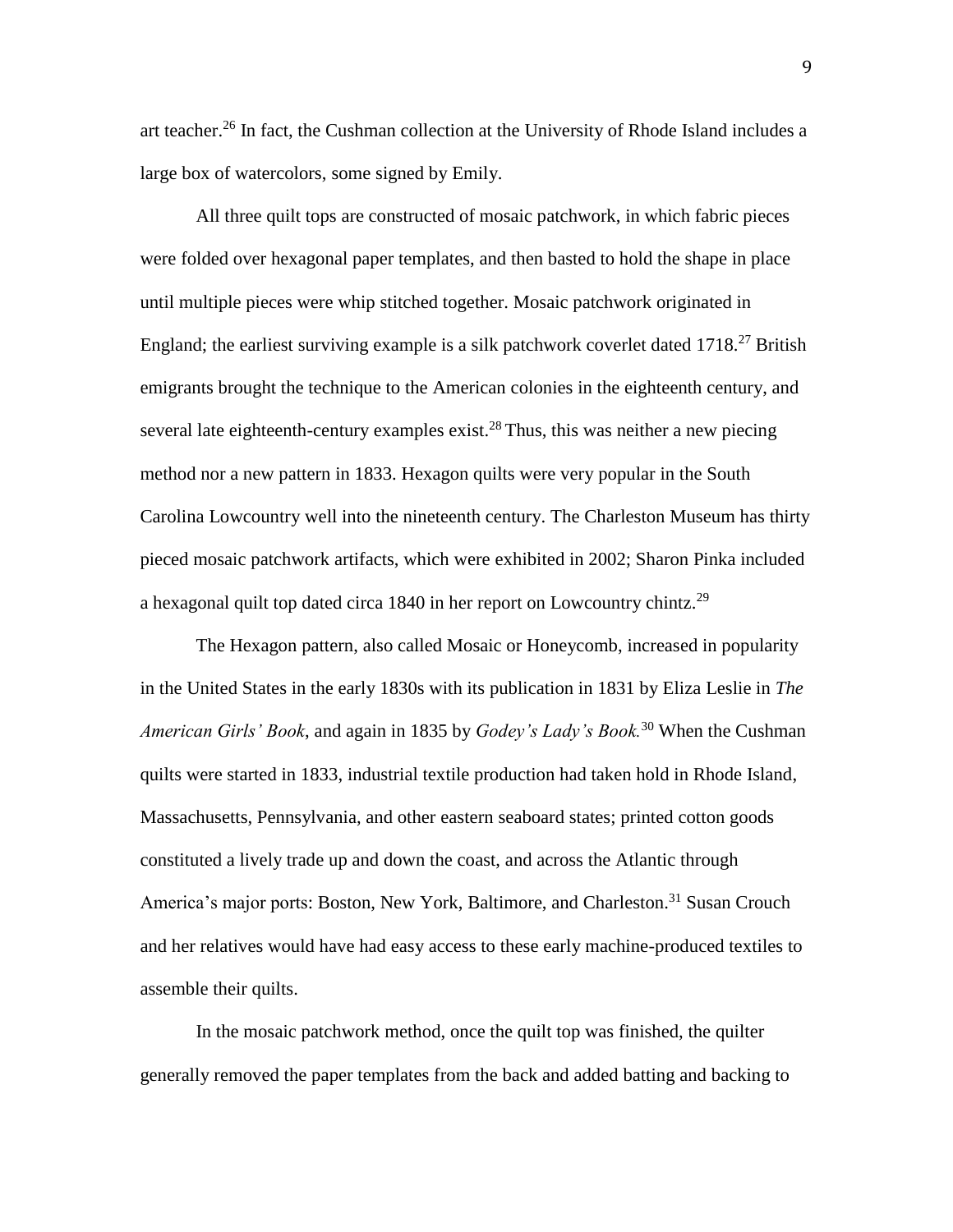the quilt top. However, the earliest extant American examples did not have the papers removed.<sup>32</sup> Mosaic patchwork often was joined to the backing without batting, which required no quilting.

The three quilt tops are similarly composed, with a central star motif and "flowers" of hexagons arranged on the rest of the quilt separated by rows of white hexagons. The individual hexagons measure approximately 1 5/8 inches to 1 7/8 inches point to point. Quilt top #1 has hexagons pieced into triangular units that form stars around the central "flower," and quilt top #3 includes smaller star motifs. Two of the quilt tops,  $\#2 \& \#3$ , include newer fabrics than the first quilt top (the one with fewer papers). Furthermore, quilt top #1 has a simpler central star surrounding the "flower," with just an outline of colorful hexagon pieces constituting the star, and a white center. Quilt tops #2 and #3 have more complex central star patterns, with no white space and several rows of colorful hexagon pieces spreading outward to create the star shape. The central stars in these two quilts also include older fabrics, some from about 1800; one of the fabrics in the quilt, with a leaf motif characteristic of the early 1830s, is represented in three colorways. Many pieces of a glazed chintz dated 1829 commemorate the inauguration of President Jackson; fabrics from a black-and-white plate print of two parrots perched on the branches of a fruit-bearing tree (one parrot is eating the fruit) were in production from 1774 to  $1811<sup>33</sup>$ . The tops are a veritable encyclopedia of the checks, stripes, indigos, chintzes, calicos, drabs, and rainbow prints that characterize early nineteenth-century quilts; all three of the main printing technologies of the period block, plate, and cylinder—are evident.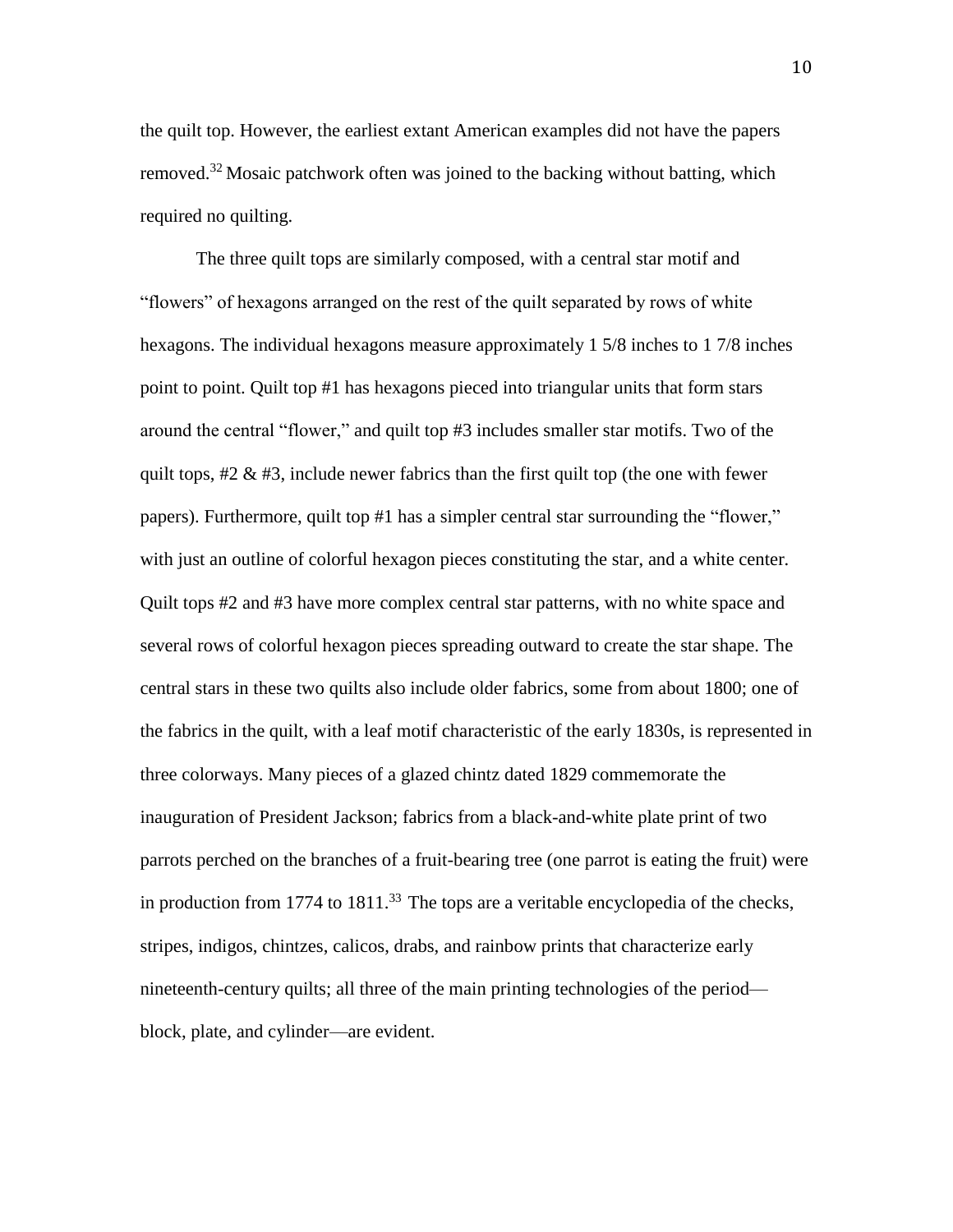In their selection of mosaic patchwork for their bed quilt, Susan and Hasell echoed the choices of other Charlestonians. As Laurel Horton has noted, evidence suggests that quiltmakers in Charleston started to practice the technique of mosaic patchwork in the early nineteenth century. It was practiced by upper-class women who came from or married into "families of wealth, education and influence."<sup>34</sup> The framed center orientation of Susan and Hasell's quilt is characteristic of other mosaic patchwork quilts made in South Carolina, as are the fabric choices: chintz and small-figured calicoes. <sup>35</sup> Unlike most of the published South Carolina mosaic patchwork quilts, however, a great deal is known about Susan and Hasell Crouch and the history of the quilt tops. Interestingly, correspondence with family members in Rhode Island revealed that Susan's two sisters-in-law living in Charleston were also planning mosaic patchwork quilts. 36

#### **The Paper Templates**

Because the quilt tops were made in the paper-piecing method and were not yet finished, the papers remaining in the back of the quilts reveal snippets of letters, contracts, magazine clippings, musical scores, envelopes with postmarks, and even a child's penmanship practice, with phrases and words repeated in the same fragment (fig. 7). The papers give tantalizing clues to the family's lives across time and their ties to trade.

These papers reveal dates from 1775 to 1940, as well as names of family members, evidence of shipping records from Charleston or Providence to Havana and Barbados (with mention of "shugar," casks, and lists of calculations), family letters,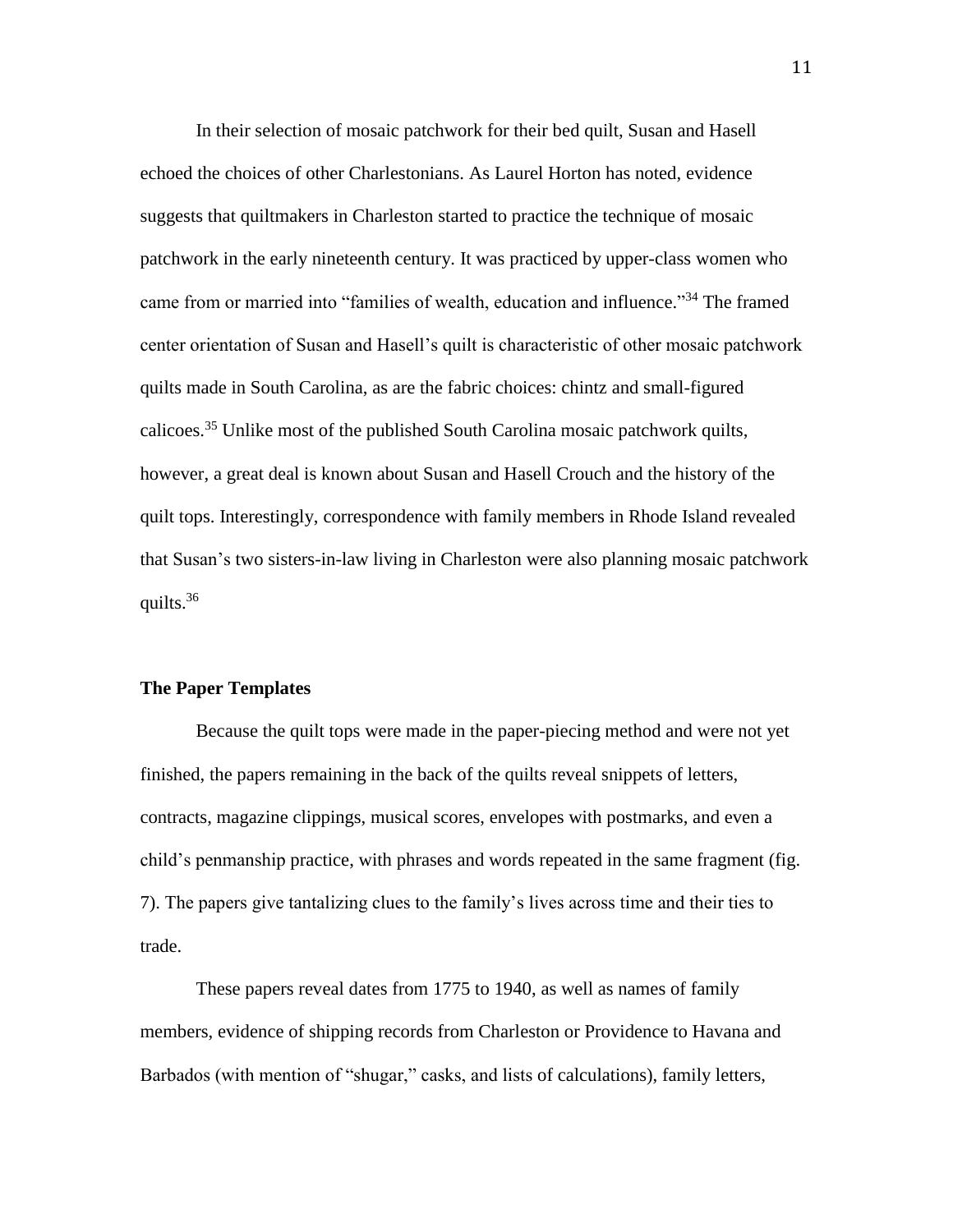clippings from Franklin's high school, musical scores, and even old dictionary entries. The papers indicate dates ranging from the eighteenth century to the twentieth century, with the latter dates pointing to the sections that Franklin had a hand in finishing.

Quilt top #1 has the fewest papers, which remain only around the border. In quilt tops #2 and #3, the papers are clustered in a pattern. The older pieces of paper are identifiable by the color of the paper and the references and dates written on the paper.<sup>37</sup> The earliest date written on one of these older pieces is 1775.<sup>38</sup> Other dates in all three tops are 1798, 1802, 1813 (repeated on three pieces of paper in the quilt tops), 1817, and 1824. Then, the dates jump to 1931, 1934, and 1935, which are repeated five times in the quilt tops. One template has the date 1940; another is cut from an envelope bearing Franklin's name and address at 19 Bellevue Avenue in Providence. The older dates correspond to the older fabrics—those recorded in the fabric swatch books. But newer paper templates also back the older fabrics. The older dates and pieces of paper are clustered together on hexagons of about five rows. It is likely, then, that Susan Crouch and her husband Dr. Hasell Crouch pieced most of the hexagons in the quilt top  $#1.^{39}$  The more recent fabrics surround hexagons made from the older fabrics and paper templates, implying that Franklin Cushman did some work on quilt top #1 around the edges, but most of the work assembling quilt tops #2 and #3.

#### **The Fabric Swatch Books**

The fabric swatches are contained in two loose-leaf binders, with individual fabric swatches attached to each page and handwritten notes written beneath each one (fig. 8). The inside front cover of one of the fabric swatch books reads, "Patches from the pocket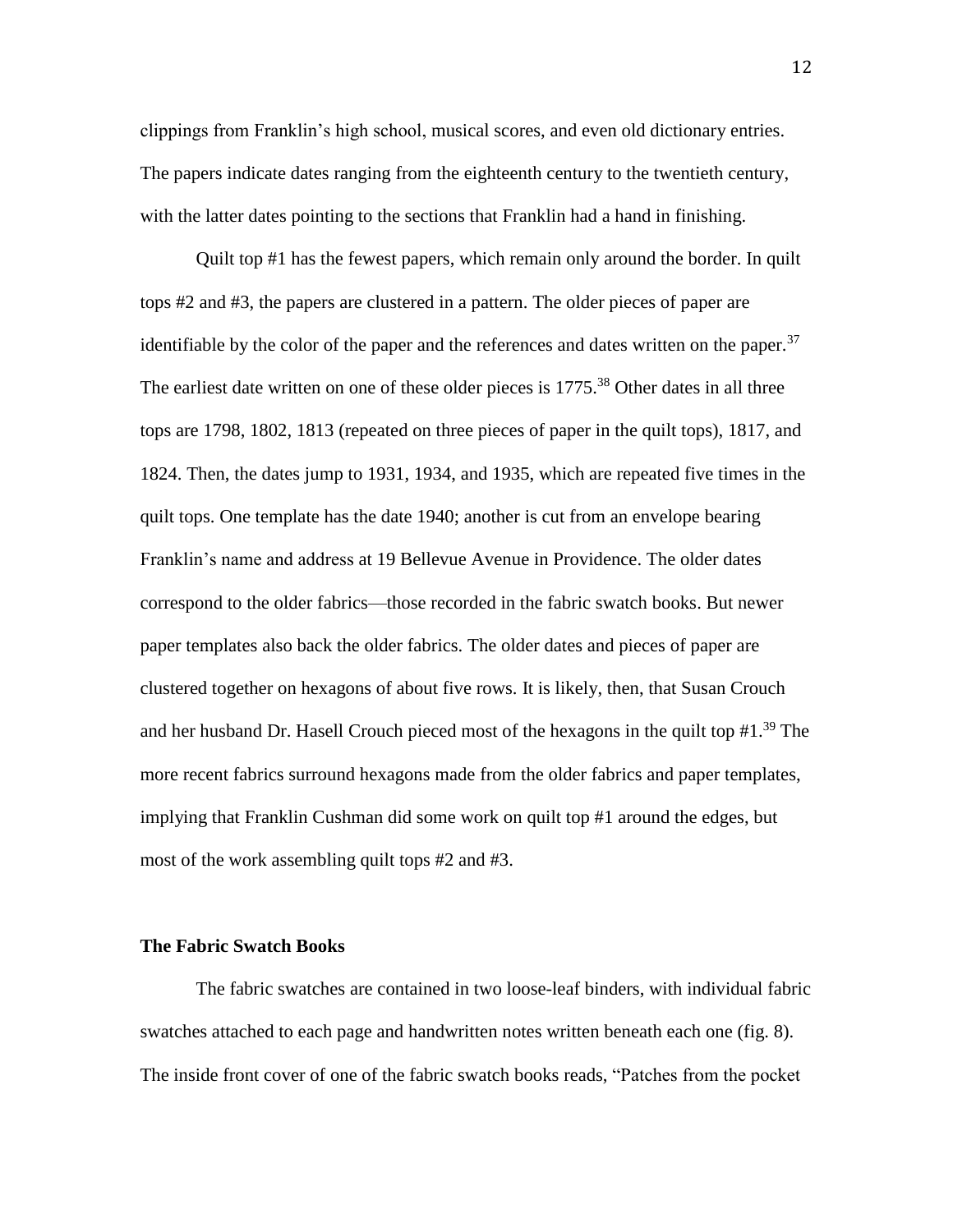of Abagail [*sic*] Chandler, wife of Elijah Williams, handspun and handwoven about 1775." (A pocket is a separate article of clothing worn under a petticoat or gown to hold valuables; it tied on at the waist, often in pairs.) The "pocket" is referenced in a letter from Franklin to Miss Mary C. Whitlock, who managed the University of Rhode Island's Historic Textile and Costume Collection in 1952. This letter reveals that the pocket "belonged to my great, great grandmother, Abigail Chandler, wife of Elijah Williams. She died in the early [eighteen] thirties."<sup>40</sup> The swatch books include seven different handwoven fabrics from Abigail's pocket, samples from her daughter Sarah Rose Williams' pocket, and snippets of dress fabrics from family members. Years later, Franklin even included a few twentieth-century fabrics in his swatch books, such as a page of shirtings dated 1937. The handspun and handwoven cloth does not appear in any of the quilts; most of the fabric in the swatch books is dated (in the same hand) to the 1830s and 1840s. A few are labeled "before 1830" or "ante 1830." Underneath many of the fabrics is the handwritten name "HW Crouch," and in the bottom right corner of many pages is the date 1917, which notes the year the swatch books were begun, written in the hand of Franklin R. Cushman.

Susan's daughter, Emily, owned three trunks, from which most of the fabrics came. She had been accumulating artifacts in trunks since 1839 according to accession notes.<sup>41</sup> After her mother's death in 1902, Emily remained in the house, taking in female boarders as evidenced in *The Providence House Directory and Family Address Book* for the period 1905−1917.<sup>42</sup> Later in life, probably in 1917, she moved to the home of Franklin Cushman and his two sisters at 19 Bellevue Avenue.<sup>43</sup> Franklin opened the trunks in 1917, about the time she moved in with him to live out her years. The trunks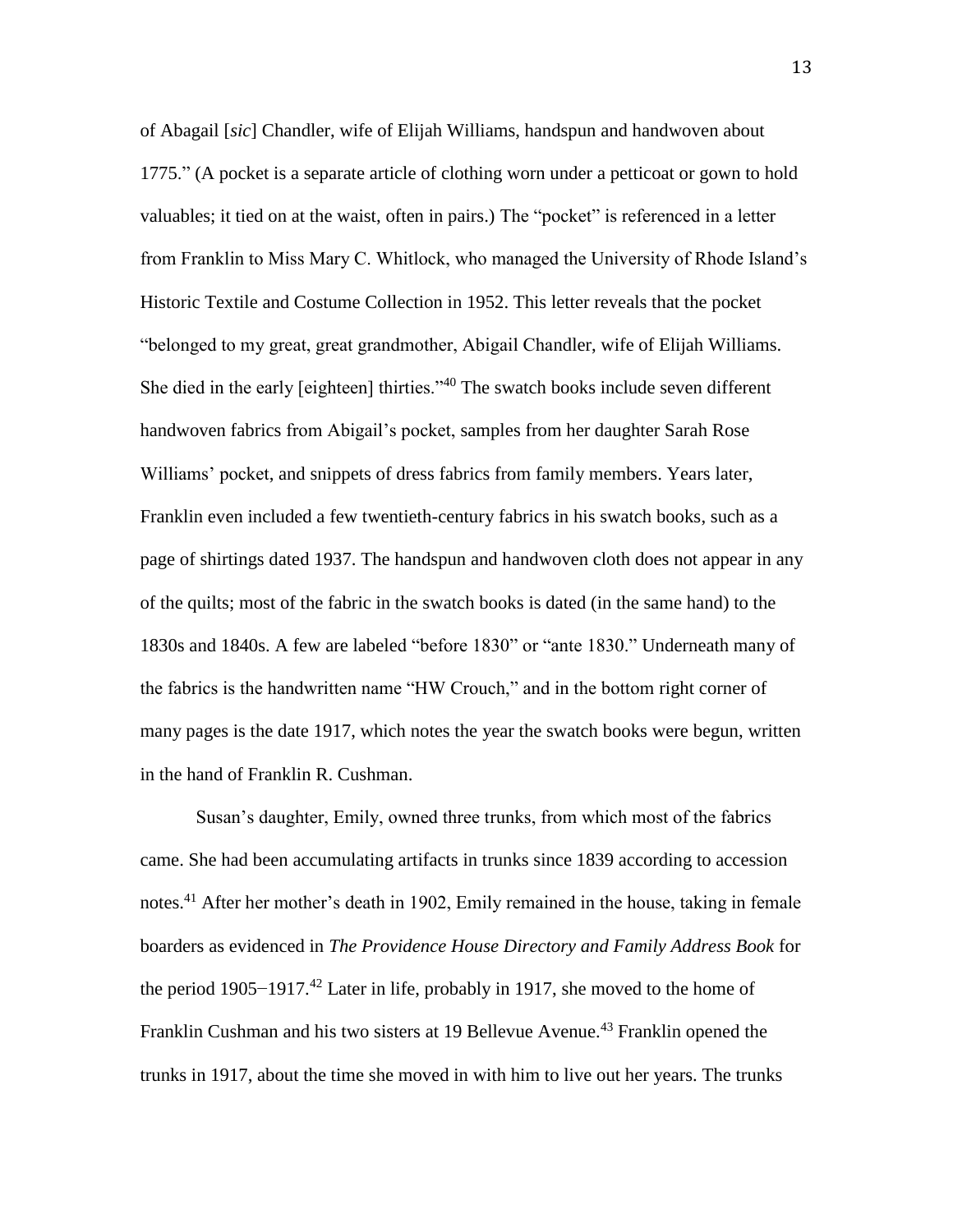and their contents were written about in a 1930 newspaper article after Emily's death; the short article featured a woman posing in one of the dresses from the trunk (Franklin refers to this article in his letter). The caption underneath the photograph reads, "An old loose gown…once worn by Mrs. Abigail Chandler Williams and packed in a sea chest which remained in the old Williams house on George St until 1917."<sup>44</sup> The Jason Williams Crouch house no longer stands. It was listed as vacant in 1920, and the land on which it stood now is the location of Brown University's Littlefield Hall, a student residence built in 1925.

The notebooks each hold about thirty pages of numbered fabric swatches. Some of the fabrics are identified with the source from which Franklin acquired them and the approximate date of manufacture, for example: "NY Merchant Sales—1840−50 Caroline Cromwell," and, "Mrs. Sarah Rose Williams—before 1840—front of her pocket, Providence, RI, 102 George St formerly 51 George St." Some of the fabrics are noted as being, "used in bed quilt," or, "scrap of Betsy Williams' dress—she lived in little red house in Roger Williams Park, Providence. Betsy Williams was [the great great] granddaughter of Roger Williams."<sup>45</sup> One plain white cotton swatch is accompanied by the caption: "sample used for setting in bed quilt—pieced in hexagonal block. H. W. Crouch, Charleston, South Carolina." Another reads, "from Mary Lee Technical High School, Purchased 1862—75c a yard." Many of the swatches are noted with mention of "HW Crouch, Charleston, SC," and either "1830−1840," or, "probably ante 1830." One drab print has a bolt stamp with the date "1830" (fig. 9). Most of the swatches in the books came from leftover fabrics stored in the trunks. However, it appears that Franklin cut up some clothing for swatches, specifically the pockets that belonged to Abigail and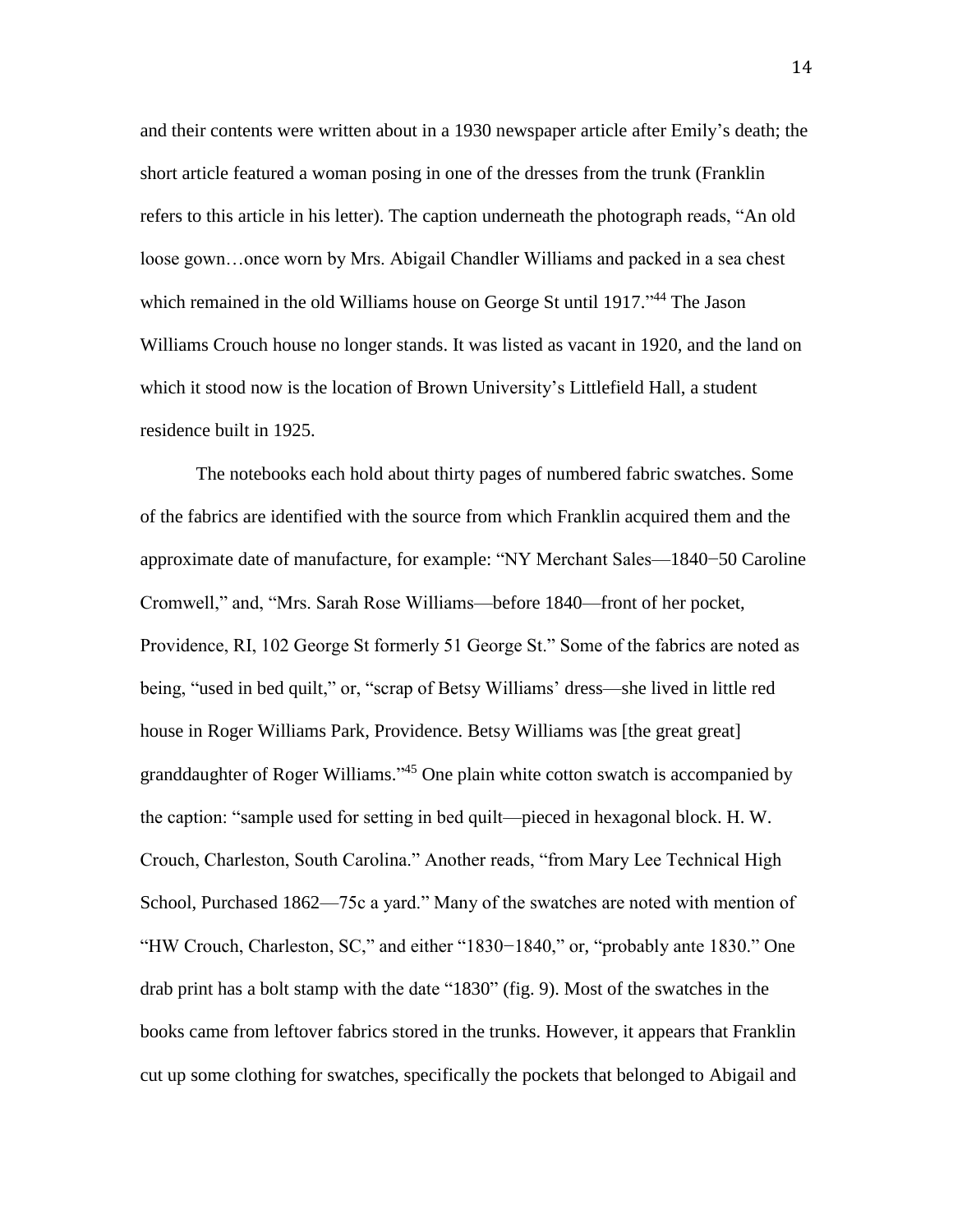Sarah as well as the dress of Betsy Williams; the Cushman collection does not include such artifacts. Further, an 1830s dress probably belonging to Susan arrived at URI with the sleeves cut off (accession number 52.64.40); the fabric can be found in both the quilt tops and the swatch books, suggesting that Franklin may have used the sleeves for swatches.

It is significant that one of the fabrics is marked with the note, "Probably for slave gowns," and "HW Crouch probably ante 1830 Charleston, SC" (fig. 10). Franklin probably got this information from Emily, who had learned it from her mother Susan, a first-hand witness to the clothing worn by the slaves in her husband's Charleston family. The "slave gown" print has a brown ground and features a small geometric pattern; it is found in two of the quilt tops. The calico is a simple print in the cover and pad style that would have required four cylinders. The same print on a dull red ground appears in one of the notebooks. Such designs were economical to print. According to scholars who have studied American slave clothing, field hand clothing was made of "coarse" cloth, especially osnaburg.<sup>46</sup> Shane White and Graham White acknowledge that most slave clothing (especially that for field slaves) was indeed "coarse" and simple, but that tremendous variation occurred in the clothes that slaves wore, as evidenced in the runaway ads posted in newspapers.<sup>47</sup> Patricia Hunt-Hurst researched clothing in fugitive slave advertisements in Georgia, finding that while "homespun" was the most frequently mentioned fabric in the runaway slaves' clothing, calico was the second highest: women "ran away wearing 'figured,' 'red striped,' or 'dark pongee' calico."<sup>48</sup> The cloth in the Cushman fabric swatch books is neither coarse nor extravagant; it is of the same quality and weight as other cottons in the swatch books and the quilt tops, though its dull color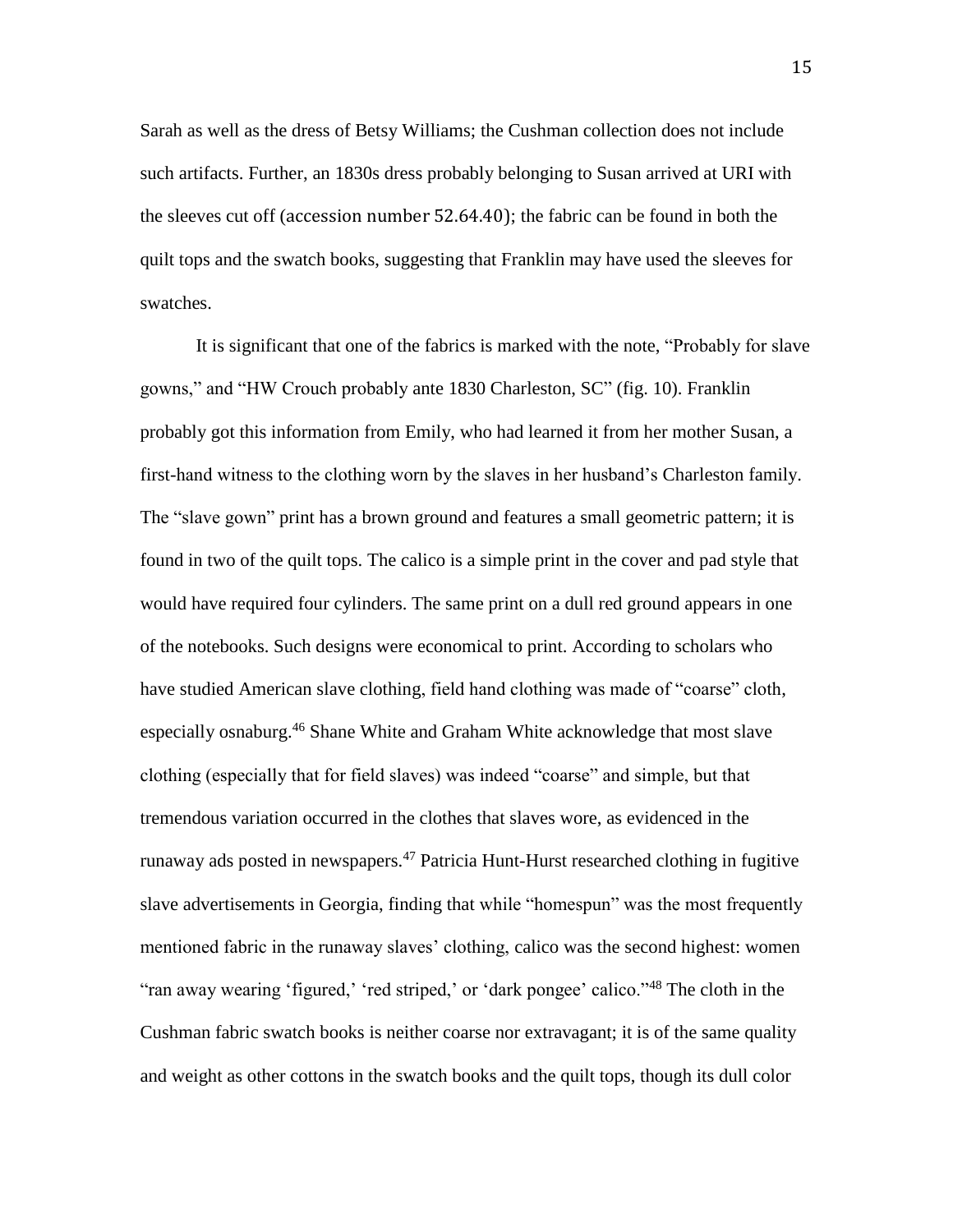made it more practical for everyday use and labor. Probably it was intended for Susan and Hasell's seven house slaves. 49

Most of the twenty-eight fabrics in the swatch books labeled with the Crouch name are used in the quilt tops (fig.11). Franklin obtained a moiré print from another source that appears in the quilt tops. All three of the quilts share at least four of the fabrics that are also found in the swatch books. Additionally, two of the quilts share several more fabrics, but these samples are not found in the swatch books.

Franklin intended to use the swatch books in his industrial design classes at Providence Technical High School, in a state known for textile manufacturing. But the curriculum changed, and the swatch books were no longer needed as instructional materials. He gave one book to Miss Grace Whaley, a fellow teacher who went on to supervise home economics teacher training at Rhode Island State College (now the University of Rhode Island).<sup>50</sup> After Franklin's death, she gave the book to the Historic Textile and Costume Collection.

#### **Evidence of Mercantile Activity**

The quilt tops and related documents reveal mercantile activity that supported the growing capitalistic economy in the Atlantic world—including the enslavement of Africans. The Portuguese pioneered the purchase of slaves on Africa's west coast for sale to plantations on coastal South America and in the Caribbean. British, Dutch, French, and Americans eventually joined in.

The British were particularly successful on Barbados with sugar plantations in the seventeenth century.<sup>51</sup> They planted only modest amounts of cotton. By the early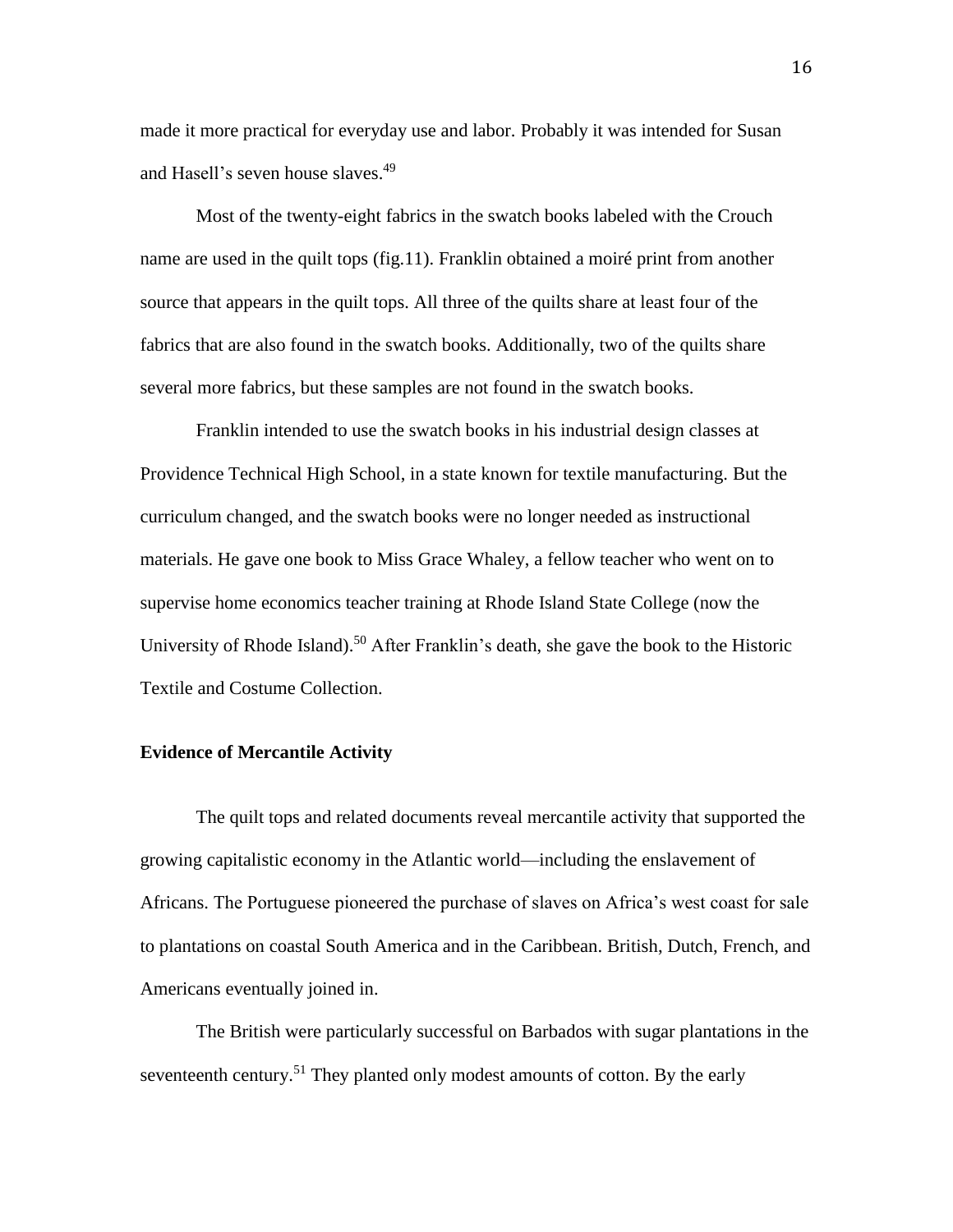eighteenth century, the Caribbean islands were getting crowded. Expansion meant moving the Barbados socio-economic model to North America's southern colonies, which established Charleston as a major port city. Indigo and rice constituted the major crops in the eighteenth century, but with the invention of textile machinery that sped up the production of cotton textiles, entrepreneurs in the young United States economy shifted their attention to cotton in the early nineteenth century. The Crouches and the Williamses participated in this economy.

Papers in the quilt tops include the words "West Indies," "casks," "shugar," "Havana," "Barbados," "Carolyna," and "Charleston." These papers are brown and crumbling with age, and the words are handwritten. The papers also include passages typeset in English, French, and Spanish, which appear to be fragments of legal documents. Examples of French wording found on paper templates include: "et prudents / Comtes / Conseillers, comme / Justiciers, et Regent / …mit ecclefiaitiques ou fecu / …res patentees. Nous…." The translations are: "and careful [or cautious] / Counts /Advisors like / Justices, and Regents [Law−makers] / …Ecclesiastics or [ ] / […res] Patented. We..." A fragment written in a mix of Spanish and English reads in part, "y territorio / Par esca conv / EN testimonio / 1798 / My Office / July 26." All but the words "My Office Jan. 26 1798" are typeset. This is clearly another sort of legal document, referencing a territory, signed in testimony.

Another language included in the fragments is Dutch; there are several mostly indecipherable handwritten Dutch (perhaps Old Dutch) fragments clustered together, two of which read in part, "aller geode / eldlyke die deeze / eezen: Doen wy Burge / Carolyna / son van Charleston / by foelmneelen Ee / Bygantynal," and another reads, "Carolyna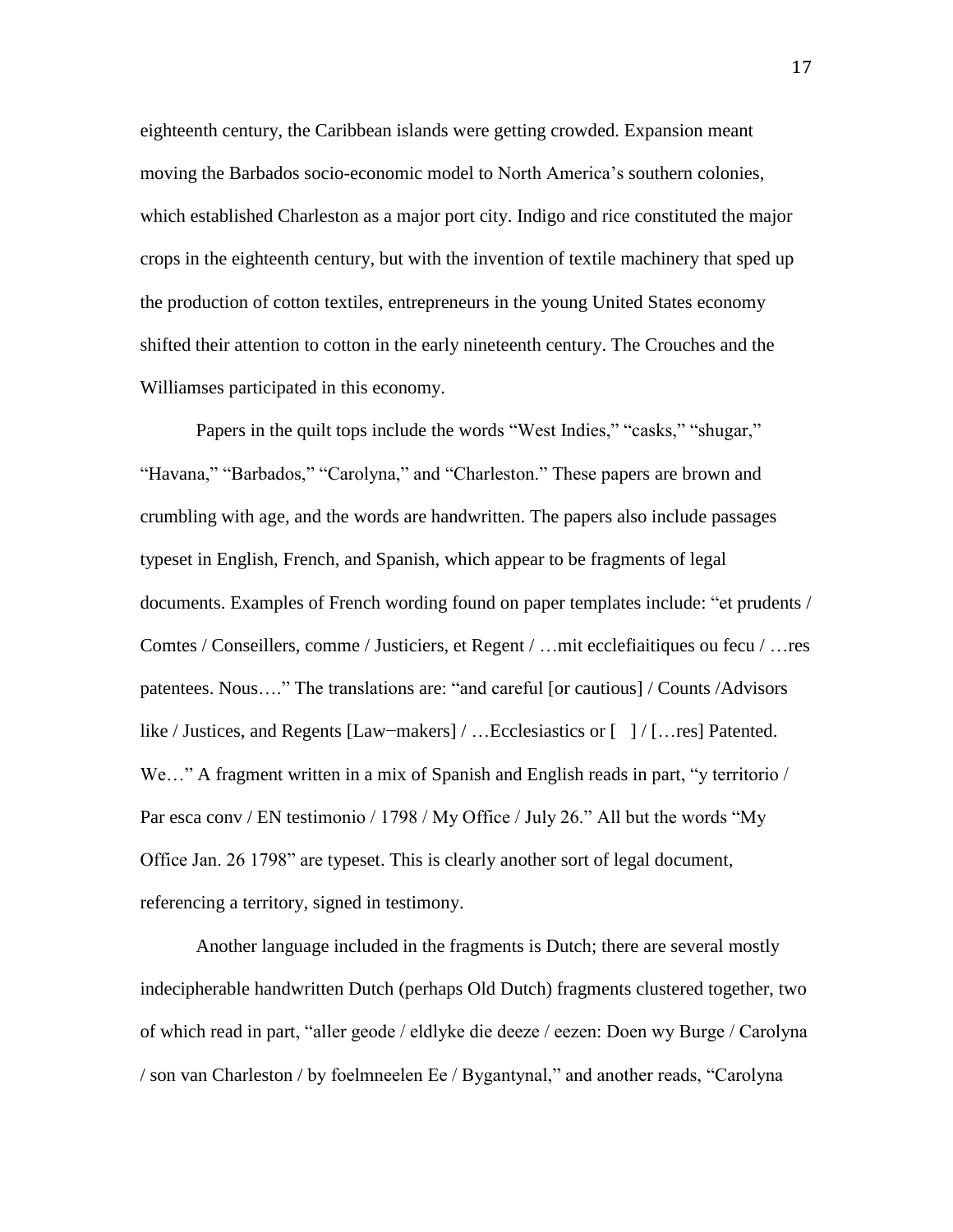Charle…" seeming to reference Charleston, [South] Carolina. These templates may have been cut from a letter, as the words translated as "go in good" sound like a greeting or sign-off of some kind.

These are some of the languages spoken in the Caribbean. This fact, along with the repeated appearance within the hexagonal paper templates of the words "West Indies," as well as references to "shugar," "weight," "lbs," "casks," "Seaman," "Sloop," "Master," "Captain," "Lists of the Vessels," "Shipping," "Helmsman," and "Property" provide evidence of mercantile transactions between the West Indies and Charleston. Hasell Wilkinson's father, Abraham Crouch, in his position as notary in Charleston's Customs House (located in the Old Exchange Building, which functioned as Charleston's slave auction site), surely witnessed the buying and selling of slaves.<sup>52</sup> He may have even boarded slave ships arriving from Africa, enumerating the human cargo, prior to the 1808 law banning the transatlantic slave trade. Abraham lived in the upper strata of Charlestonian society; his home on Meeting Street was just steps away from the city's social elite, including Nathaniel Russell (1738–1820), a transplanted Rhode Island merchant who built a grand Neoclassical home at 51 Meeting Street in 1808.<sup>53</sup>

The repetition of the words "shugar" and "casks" is evidence of the rum trade between the US and West Indies. "Havana" and "Barbados" are mentioned―both major sources of sugar and molasses to be made into rum at the American distilleries. Merchants used Rhode Island distilleries (a major industry in the late 1700s and early 1800s) which produced a preferred brand of rum. We know that Rhode Island and Charleston were involved in New England's nefarious "triangle trade": sugar and molasses from the West Indies were traded for manufactured goods in New England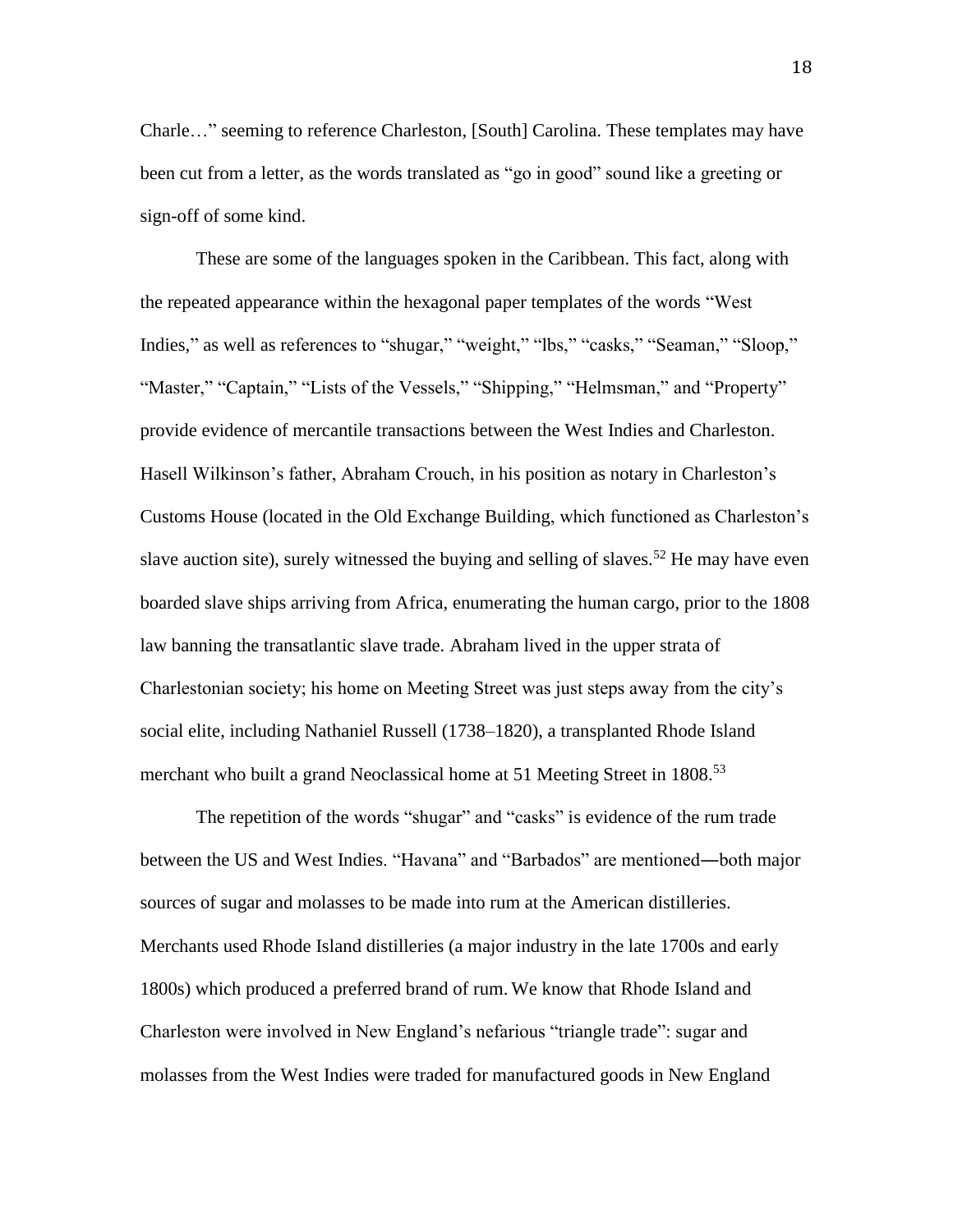(especially Rhode Island rum) which was in turn traded for slaves in West Africa, who were sold in the West Indies.<sup>54</sup> No evidence exists that ties either the Crouches or the Williamses to slave ships, but Susan Crouch's family was part of the West Indies trade.<sup>55</sup> As previously mentioned, William Hilton Williams, Susan's uncle, died of yellow fever in Surinam. His grandmother Abigail's pocket, when discovered by Franklin, had included a silhouette of William as well as an oration on "Sympathy" that had been corrected by his tutor, Mr. Fish, at Brown University in 1798. His clothes, some of which are now in URI's collection, were returned to the family in his sea chest.

Susan's father and brothers were active in the coastal trade in the years following the American Revolution. Susan's brothers, Hilton and Winthrop, shipped goods back and forth between Providence and Charleston from the 1830s to the 1880s, when they died in Charleston. Both brothers' businesses relied on slave labor, and Winthrop continued buying and selling enslaved people into the 1850s. <sup>56</sup> After Susan moved back to Providence, Winthrop sold her slaves, buying one for an acquaintance. Slavery was a fact of life for the Crouches and the Williamses.

As Ronald Bailey argues, the rum trade was closely connected to the production of Caribbean sugar, spermaceti candles, cotton grown in the southern states, the ship building industry, and the slave trade—and later, the industrial production of cotton cloth. He states: "These early industries provided the foundation and part of the initial capital for the industrialization of New England."<sup>57</sup> Rhode Island's merchants, living in a small place with no raw materials to export, relied on trading, smuggling, and privateering in the eighteenth century. Only a handful of merchants got into the slave trade because of the expense and risk involved. "The great majority of Rhode Island vessels," like those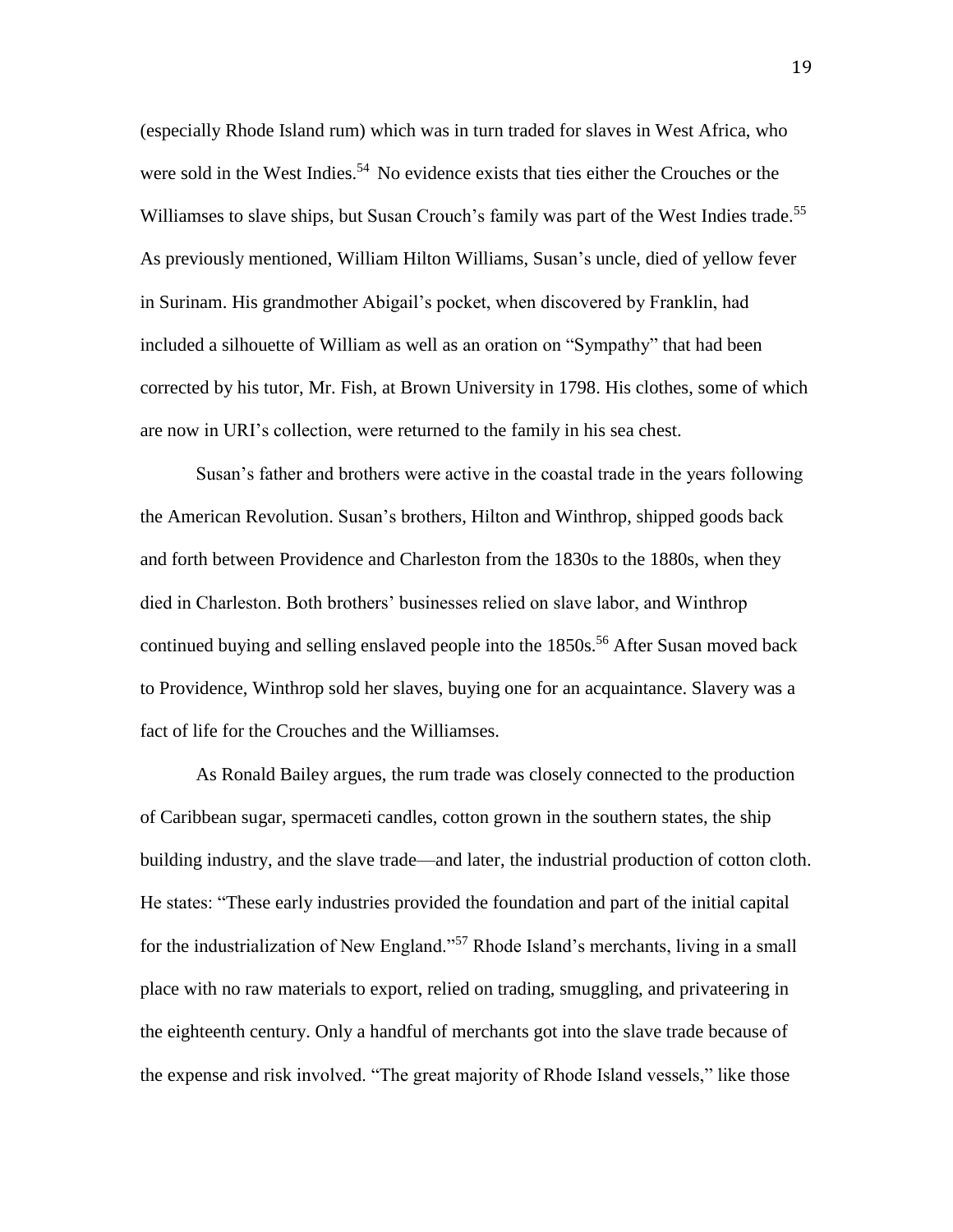owned by the Williamses, "were engaged in the coastal trade."<sup>58</sup> From the profits gained through the rum trade and the slave trade sprang the cotton textile industry that fueled New England's economy in the nineteenth century. Charleston, home to the Crouches, was the largest American receiving port for slaves during the colonial period.<sup>59</sup>

Recent publications have begun to address the issue of northern complicity in southern slavery over the economic juggernaut posed by cotton's growth. Madelyn Shaw and Lynne Zacek Bassett curated an exhibition and catalog titled *Homefront & Battlefield: Quilts & Context in the Civil War*, pointing out that "countless Americans maintained family and business ties across state and regional divisions," including slave traders, rum distillers, and manufacturers of negro cloth for sale to plantation owners.<sup>60</sup> Edward E. Baptist offered a history of the interpretation of slavery in America in *The Half Has Never Been Told*, drawing attention to the Atlantic trade, its expansion in the American South, and the cotton empire that fueled America's economy in the nineteenth century.<sup>61</sup> Sven Beckert globalized the history of cotton in *Empire of Cotton*, emphasizing the role of slave labor in building that empire: much of the cotton grown in America ended up in Manchester, England's cotton mills for production into inexpensive cloth sold in emerging markets.<sup>62</sup> Christy Clark-Pujara's *Dark Work* describes the history of slavery in Rhode Island, including the connections between northern textile mills that produced "negro cloth" and southern cotton growers.<sup>63</sup>

Susan and Hasell followed in the footsteps of Hasell's father, Abraham Crouch, who held twelve slaves in his household of four whites, as recorded in the 1820 census in Charleston, South Carolina. Earlier members of the South Carolina Crouch family also owned slaves; Mary Wilkinson (a Rhode Islander) and Charles Crouch owned three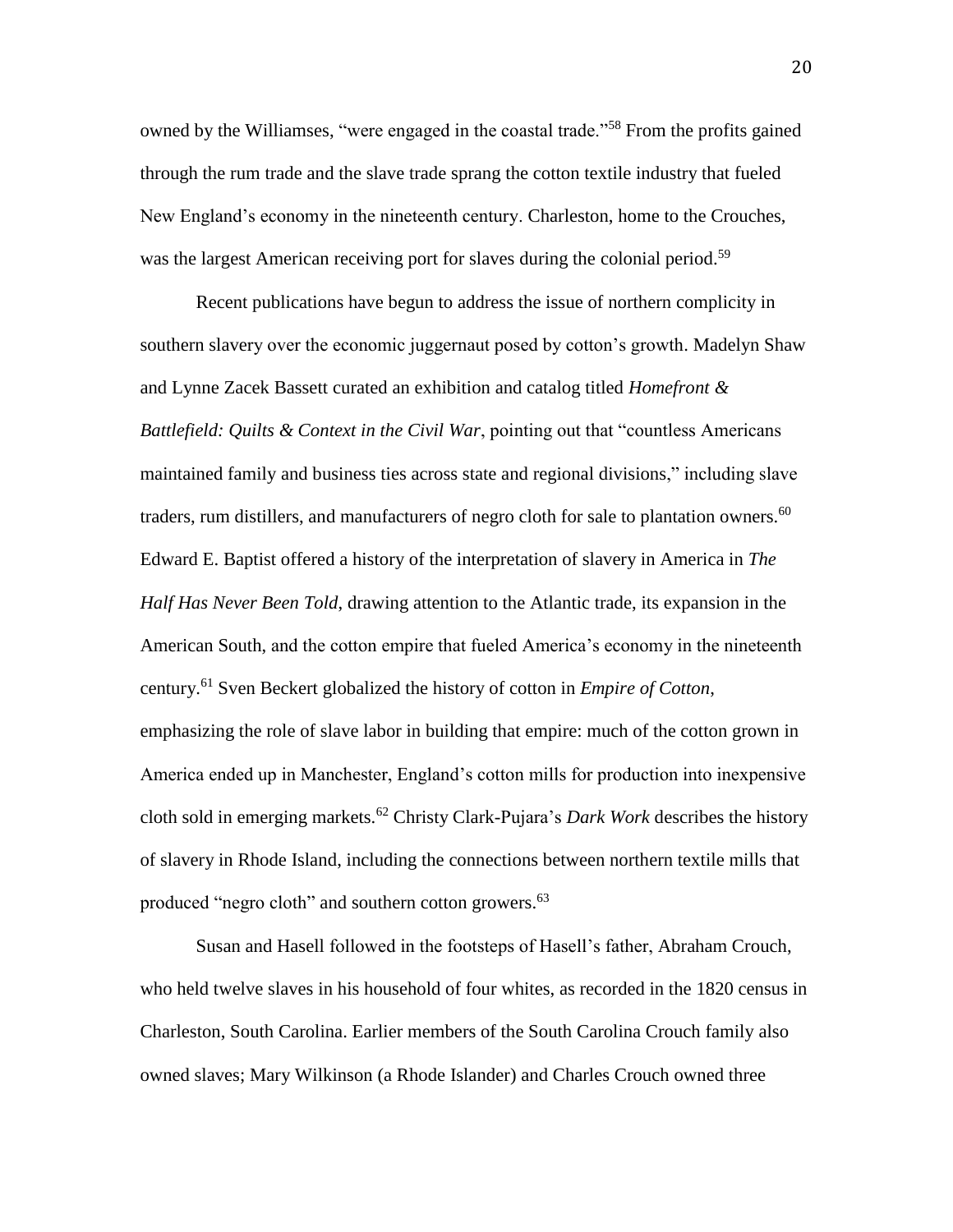slaves.<sup>64</sup> In 1830, at Brown's Commencement Exercises, Hasell gave an oration on "Southern Slavery."<sup>65</sup>

The introduction of machine-printed cottons is evidenced by Susan and Hasell Crouch's acquisition of the fabrics in the quilt tops and fabric swatch books, most of which are noted to have been made between 1830 and 1840. The later shift to textile manufacture is evidenced in the fabrics that Franklin R. Cushman notes, in the fabric swatch books, were offered through "merchant sales" in New York. The fabrics from the pockets of Abigail and her daughter Susan show the transition from homemade to factory-produced cloth in New England. As Connecticut and Providence residents, the Williams family would have had access to early domestically manufactured fabrics as well as imported cloth. Several of the fabrics are represented in multiple colorways, suggesting a connection to the textile industry. Family correspondence includes numerous mentions of fabrics, some of which Susan requested from family members in Providence. Jason Williams' store carried a variety of fabrics including calicos in 1832 and 1833.<sup>66</sup> A letter from Hasell to Susan's family reports that she bought "a French muslin that Eliza [Susan's sister] saw at Harwoods and admired so much" and was making it into a dress.<sup>67</sup> Perhaps this is the fabric labeled "Eliza's double gown" in the swatch book (fig. 8). Susan also requested unbleached muslin. Susan had all manner of imported and domestic fabrics available to her in Charleston's shops. But, the correspondence shows that the family shipped parcels back and forth that contained fabrics. Probably fabric prices in Rhode Island, near cotton manufacturers, were lower than Charleston's prices. Susan's shop owner father, Jason Williams, could buy both

21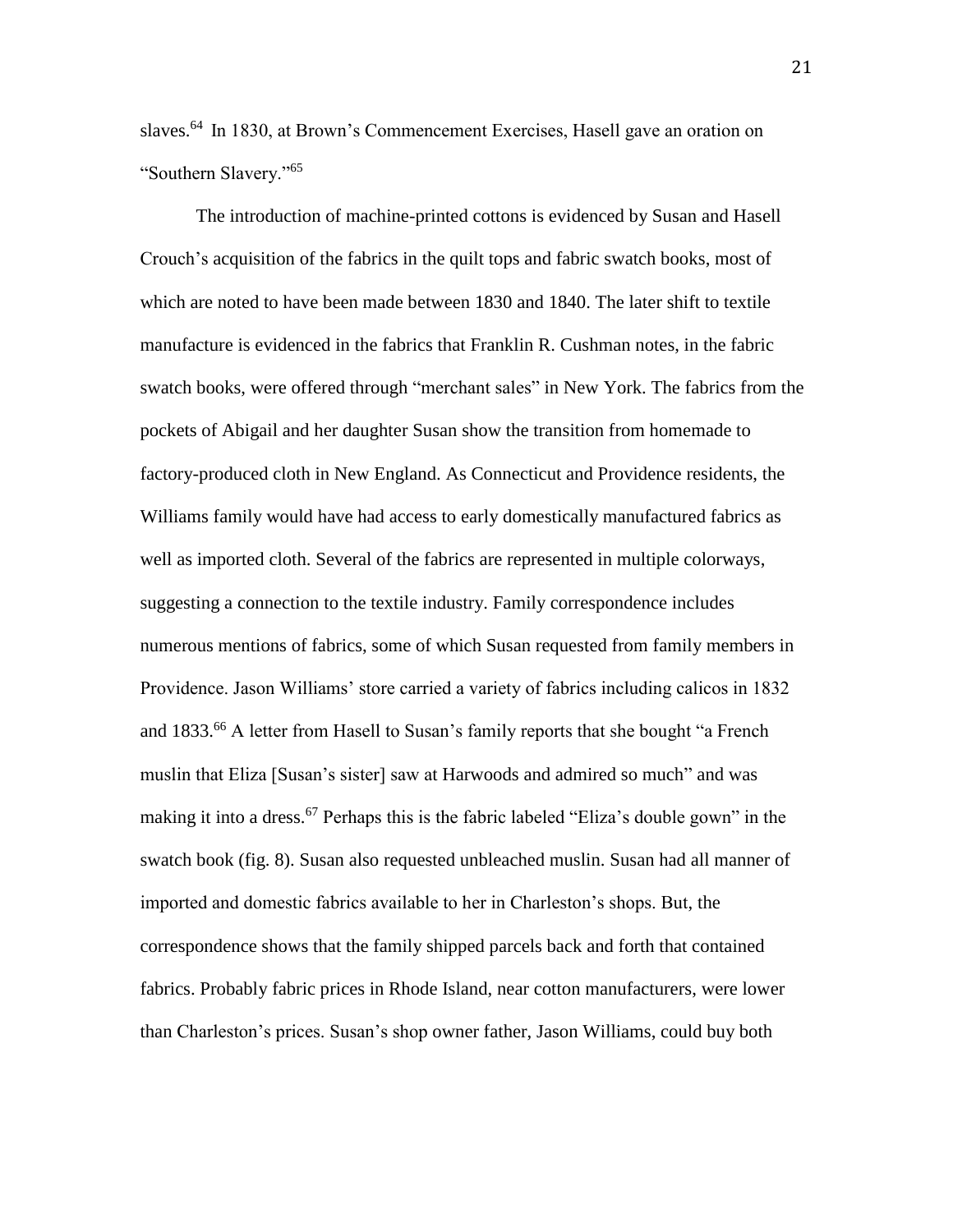locally printed and imported fabrics at wholesale prices, which even with shipping costs were probably lower than Charleston's retail prices.

Susan's quilt tops and Franklin's swatch books represent a transitional period in America's industrial history. In the swatch books, the blue-and-white linens made by Abigail Williams speak to the pre-industrial era. The fabrics in the tops include the imported block prints and large-scale copperplate prints from the late eighteenth- and early nineteenth centuries as well as the small-scale patterns characteristic of early cylinder printing. A few of the earliest fabrics may be printed on linen or linen-cotton blends.<sup>68</sup> American textile printing was in its infancy during the 1820s, and a few of the fabrics in these artifacts may have come from American print works. A few short years after these quilt tops were started, the American textile industry grew into an important economic engine for both the North, where most of the mills were located, and the South, which supplied the raw material (cotton), as well as a ready market for finished cloth.

### **From the Civil War to the Colonial Revival**

The files on the Cushman, Crouch, and Williams family, and the quilt tops themselves, span notable events from the Revolutionary War (with the mention of the date 1775 in one of the quilt top papers), to the Civil War, the abolition of slavery, the start of the Industrial Revolution, the Spanish American War, and World War I. Susan's two brothers who resided in Charleston lost their businesses in the Civil War; Hilton's lumber yard was ruined, and Winthrop's company—R. & J. Caldwell—was burned. Winthrop recovered, forming W. B. Williams  $\&$  Son and hiring his brother as a clerk.<sup>69</sup> Hasell Wilkinson's grand-nephew, Hasell Wilkinson Crouch (1879−1938), fought in the Spanish American War.<sup>70</sup>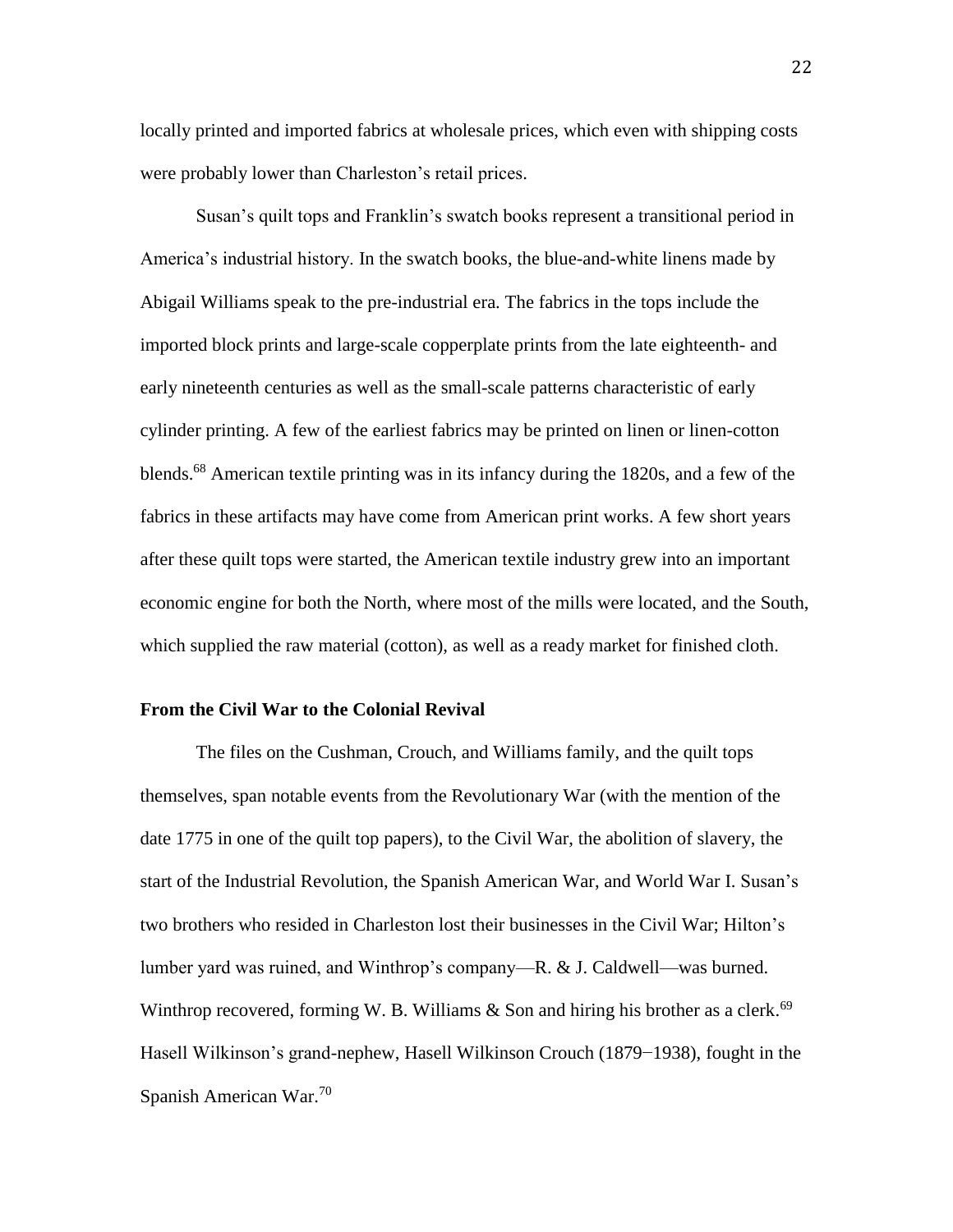Years later, April 14, 1917, mention of war continues, in a letter to "Cousin Emmie," from "Trezevant":

Well it looks like real war in Washington here! Soldiers guarding the railroad and other bridges, the water works, the Government buildings & clerks all required to show a pass to gain admittance to their offices…Germany has been killing our people & snubbing & insulting us & blowing up our factories by plots. I hope we will, with the help of England  $&$  France just entirely annihilate the Kaisir  $&$  all that he stands for  $71$ 

His frustration, towards the end of the war, is clear. Later in the letter, he writes of more personal news: "I was certainly very glad to have that photo of the 'Old House.' It is a very good picture and is a quaint looking old place. I wonder *when* it was built. Do you know?"

The inquiry about the house is in the spirit of the Colonial Revivalists, who celebrated the Colonial houses that were previously seen as homely.<sup>72</sup> In fact, the Jason Williams Crouch house was included in a 1918 publication on Providence and its Colonial houses.<sup>73</sup> Considered old-fashioned for much of the nineteenth century, people gradually became more accepting of colonial architecture, and began to celebrate it as "Picturesque," linking it to a humble, morally strong past.<sup>74</sup> The waves of immigration from eastern and southern Europe compelled old New England families to celebrate their long histories in North America with an emphasis on colonial heritage; they held Martha Washington teas wearing old family heirlooms and revived craft skills of olden times such as quiltmaking. It was at this time that hexagon patchwork made a comeback;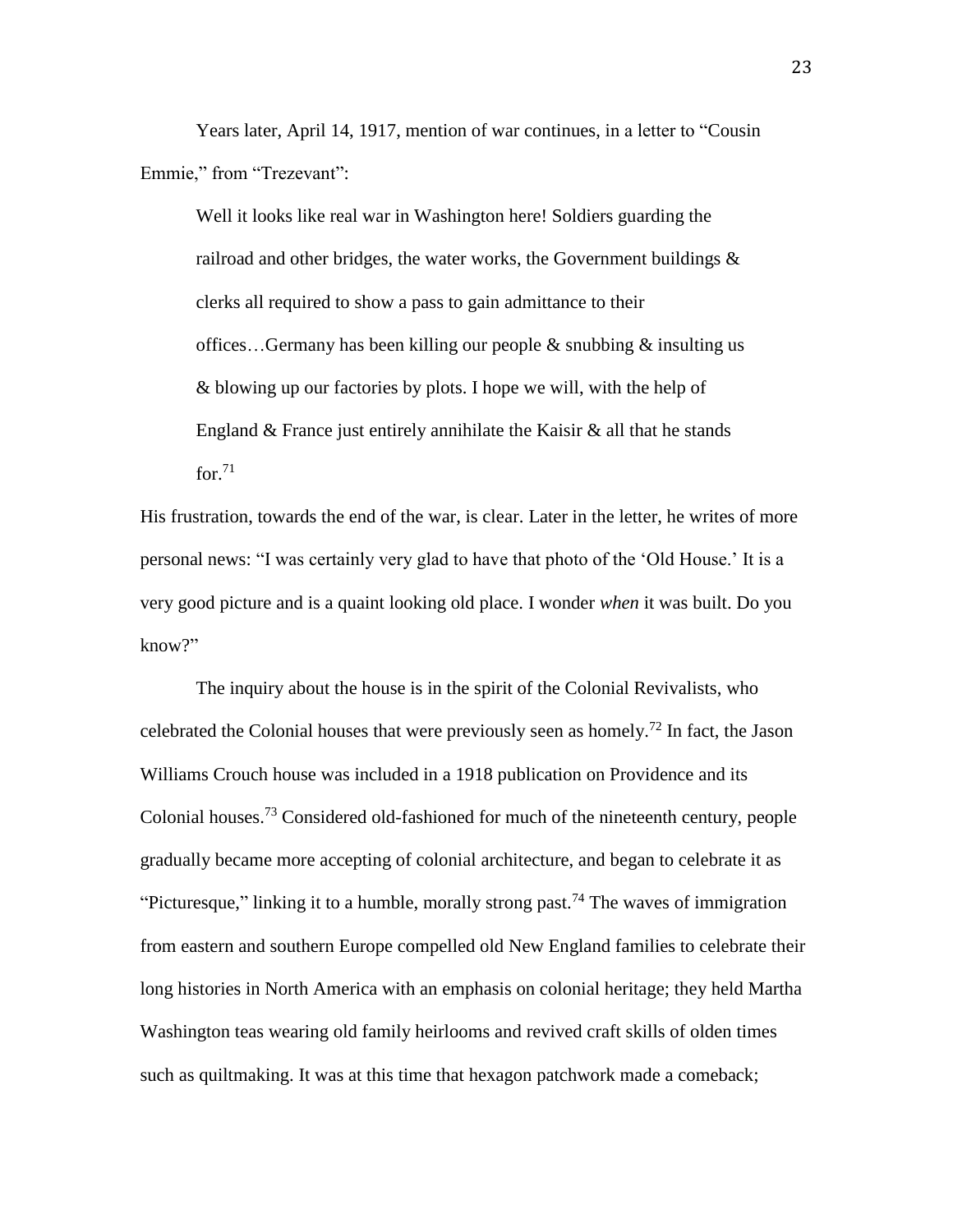known as Grandmother's Flower Garden, it became one of the favorite quilt patterns of the Colonial Revival period.

In the spirit of Colonial Revivalism, Franklin R. Cushman started putting together the fabric swatch books in 1917; he began with the homespun fabrics from the pocket of Abigail Chandler Williams. The Colonial Revival movement was at its peak in the 1920s and 1930s, when the article about the family's objects was published in 1930 under the title "Attic Treasures" in the Providence newspaper, with an image of a woman reenacting that past as she wore an antique dress and looked into a mirror.<sup>75</sup> She's photographed from the back, so we see her face in the mirror—an apt analogy for the Colonial Revival, re-envisioning ourselves through the past.<sup>76</sup> Indeed, Franklin R. Cushman, the history teacher, seemed to be fully engaged in remembering his family's past. Luckily for us, he provided the University of Rhode Island and the Rhode Island Historical Society with detailed notes on the artifacts and documents he donated.

In a coincidence of colonial revival activity, in 1921, Ethel Stanwood Bolton and Eva Johnston Coe, with the Massachusetts Society of the Colonial Dames of America, published *American Samplers*. Included in the book is documentation of samplers by Susan McPherson Sibley Williams and Emily H. Crouch, which are not pictured, but described in detail. Susan's was made when she was just seven years old, in Providence, Rhode Island, in 1820. The documentation of Susan's sampler reads:

Williams, Susan McPherson Sibley. 1820. Providence, R.I. 7 yrs. 9" x 8 ½". 3 alphabets. Chain and cross−stitch. "Behold the child of innocence how beautiful is the mildness of its countenance and the diffidence of its looks." "Be good and be happy."<sup>77</sup>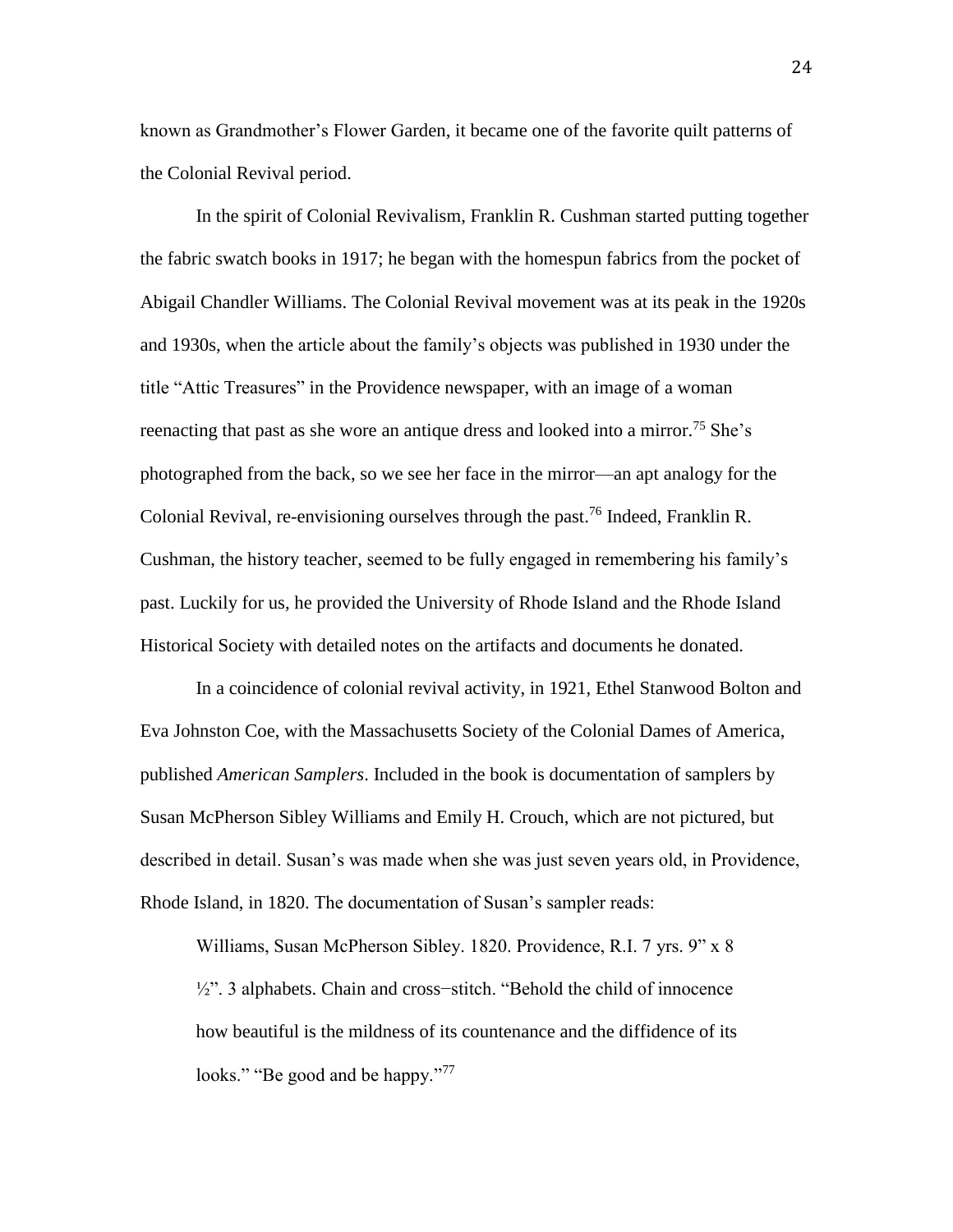The University of Rhode Island's Historic Textile and Costume collection does not own the Williams samplers, but it does house dresses, shawls, and other artifacts once used by Abigail, Susan and Emily. One dress is made of fabric that appears in both a quilt top and the swatch books (accession number 52.64.40). The style of another loose-fronted dress, a beautifully stitched wrapper, is in a mid-1830s style that corresponds with the date when Susan was pregnant with Emily (accession number 52.64.41). She wrote home about sewing a dress for her expanding waistline.<sup>78</sup> Dresses attributed to Susan after her return to Providence show that she wore fashionable clothing in then-current fabrics. It is fascinating that the story of this family comes full circle, starting with the history of the quilt tops, paper templates, and swatch books, and their reference to slave dresses and the rum trade in the West Indies, through several wars, to the early twentieth century's interest in reviving this history in the Colonial Revival. Franklin continued to work on the quilt tops in the 1930s as represented by the papers in the back of the quilt tops. Fragments of documents from the schools where Franklin taught, letters and envelopes printed with his address (19 Bellevue Ave.), and magazine clippings mention, among many other things, the art of Norman Rockwell.

It is remarkable that these quilt tops and fabric swatch books, and the accompanying letters and documentation, cover such a broad span of United States history, from the late 1700s to the early 1950s. And equally fascinating are the stories of the people who lived through these times—the births and deaths of their children, their travel and correspondence from North to South, the way they sustained contact with one another through letters and photographs, their choices to marry or to stay single, the worry they expressed when waiting to hear from a nephew, their longing to see their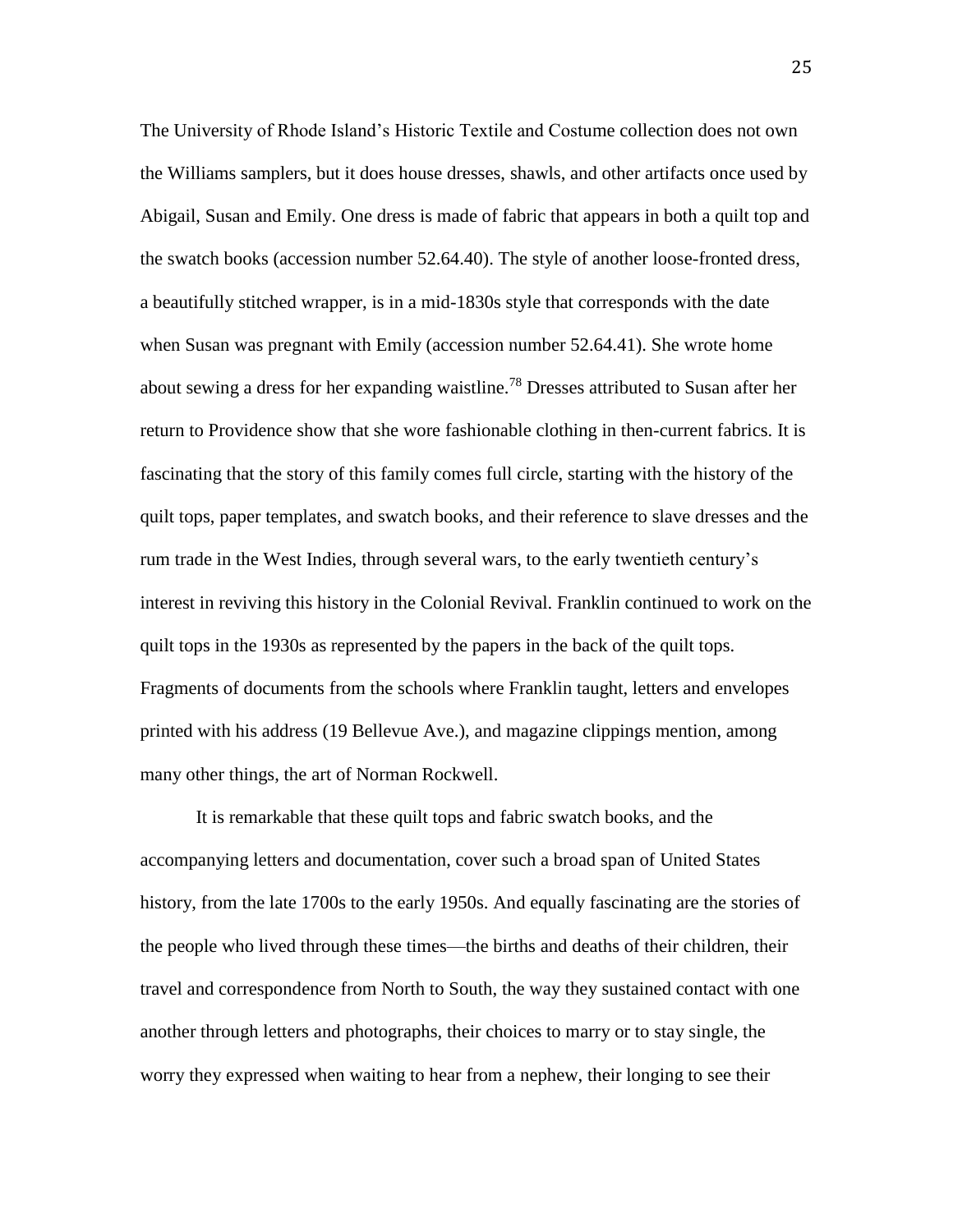sisters, their sense of regret in writing of bad news. The story of Susan McPherson Sibley (Williams) Crouch (fig. 12) holds particular intrigue. What must her life have been like for those four short years of marriage? How did she survive the death of both her son and husband in one year (an event not uncommon in those days, but certainly no less difficult for the survivors), as well as the birth of her daughter in that same year? In letters to her brothers in Charleston in her later years, she frequently mentions a male friend, so perhaps she had found love again, or at least companionship.

Did Susan feel any regret that various family members owned slaves and earned their living by servicing the plantation system? She never mentions whether she is pro or con, but she adjusted quickly to owning enslaved people. Her brother Winthrop was decidedly pro-slavery; Franklin characterized him as a 'fire-breathing southerner" in his notebooks at the Rhode Island Historical Society.<sup>79</sup>

### **Conclusion**

In looking at the fabrics in the quilt tops and their connection to the fabrics in the swatch books, as well as these papers in the backs of the quilt tops, we find the story of a family whose ancestors were witness to, and participated in, a rapidly shifting American economy—and because of their locations in Charleston and Rhode Island, as well as mention of "slave gowns" alongside one of the fabrics in the diary—and slavery as well. We can trace the roots of the cotton plantations in the South, and the shift to machinespun and woven cotton in the North. Fabrics in the swatch books dated between 1830 and 1840 that match those in the quilt tops mark the early years of the textile printing industry in the United States. The quilts, papers, and letters from the family members (archived at URI and the Rhode Island Historical Society) tell the story of a family rooted in both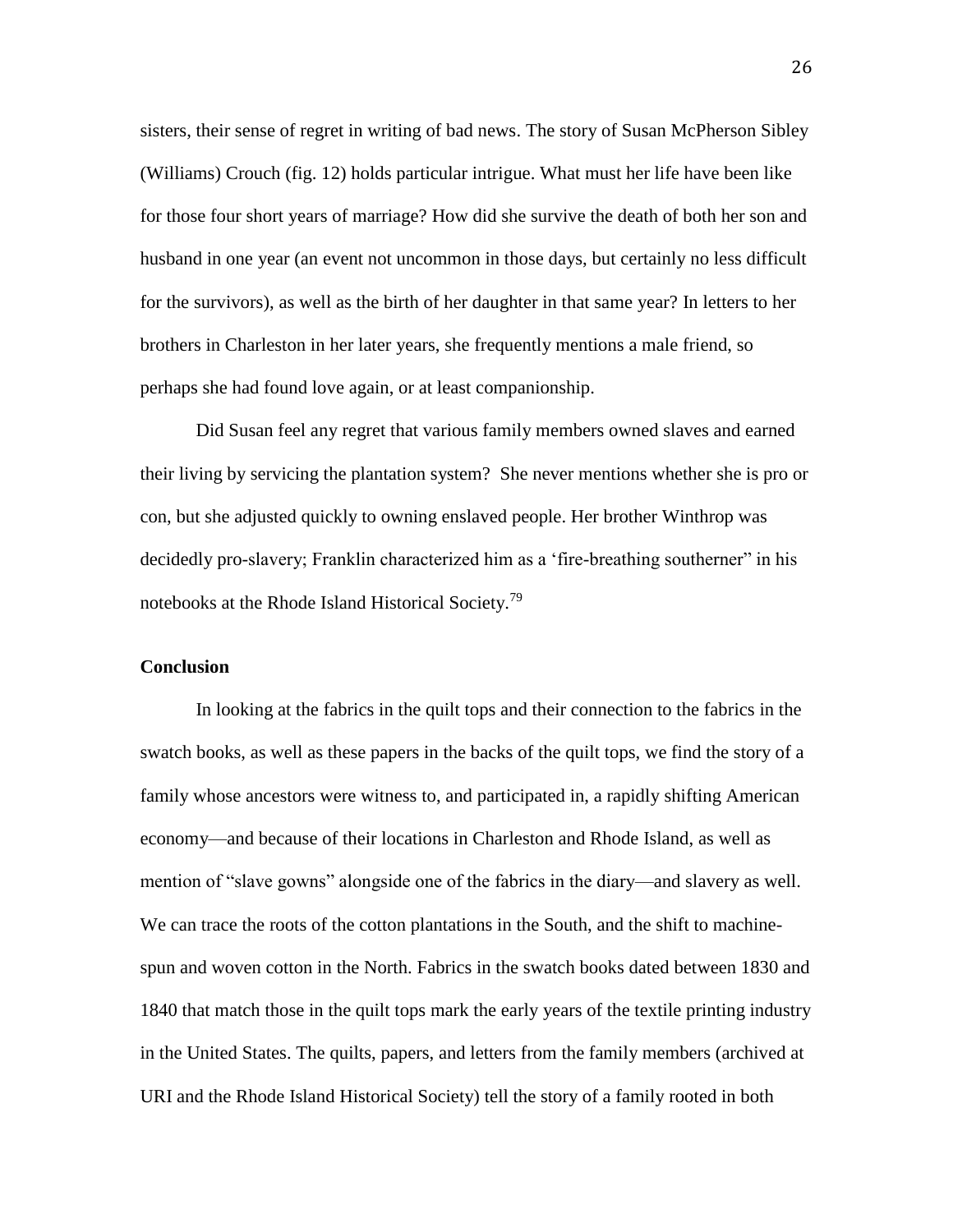Providence and Charleston, serving and surviving in multiple wars, sustaining their connections with letters, photographs, visits, and occasional shipments of gifts up and down the coast. And, the preservation by the Cushmans of this collection of clothes and artifacts, and their investment in recovering these stories and continuing to make the quilts, reveals their involvement in the Colonial Revival movement.

*Thanks are extended to Professor Margaret Ordoñez, Director of URI's Historic Textile and Costume Collection, for identifying fabrics in the quilt tops and to Susan Jerome, Collections Manager of the Historic Textile and Costume Collection for her help. Appreciation also is due to Ned Lazaro, Curator at Historic Deerfield, Linda Baumgarten for sharing information on the Cushman donations to Colonial Williamsburg, and to Matthew Haught of the University of Memphis for sharing his research on the printer Mary Crouch. Many thanks go to Lynne Bassett for her helpful suggestions.*

 $\overline{a}$ 

<sup>&</sup>lt;sup>1</sup> The collection came to URI in three donations, the first from Franklin R. Cushman, and the second and third from his siblings. Before his death in 1952, Franklin distributed many other pieces, including quilts and furnishing fabrics, to other museums and historical societies. Grace Whaley, who had worked with Franklin, later donated one of the two swatch books.

<sup>2</sup> Emily and William's second daughter, Mary Elizabeth Harris, married William Allerton Cushman, a descendant of Robert Cushman, financial agent to the Plymouth Colony who arrived in America on the ship *Fortune* on November 9, 1621.

<sup>&</sup>lt;sup>3</sup> Genealogical information was compiled from URI accession records, Ancestry.com, Findagrave.com, MSS 34, Series F, Vol. 1-8: Franklin Cushman's Notebooks (Elijah Williams Papers, Rhode Island Historical Society).

<sup>4</sup> *Historical Catalogue of Brown University*, 1764–1914 (Providence, RI: Brown University, 1914), 156.

<sup>5</sup> According to an image from her grave, she had two infants at the time. "This truly amiable Lady thus early snatched away from her two infants and grieving Friends was the highly affectionate consort of Abraham Crouch Esq. of this city ...." (Findagrave.com).

<sup>6</sup> Susan Crouch to Emily Williams, letter dated 7 May 1836, MSS 34, Series E,

Correspondence (Elijah Williams Papers, Rhode Island Historical Society.)

<sup>7</sup> *South Carolina Death Records, 1821–1955,* www.ancestry.com.

<sup>8</sup> Susan Henry, "Exception to the Female Model: Colonial Printer Mary Crouch," *Journalism Quarterly* 62, 4 (1985): 725*–*726.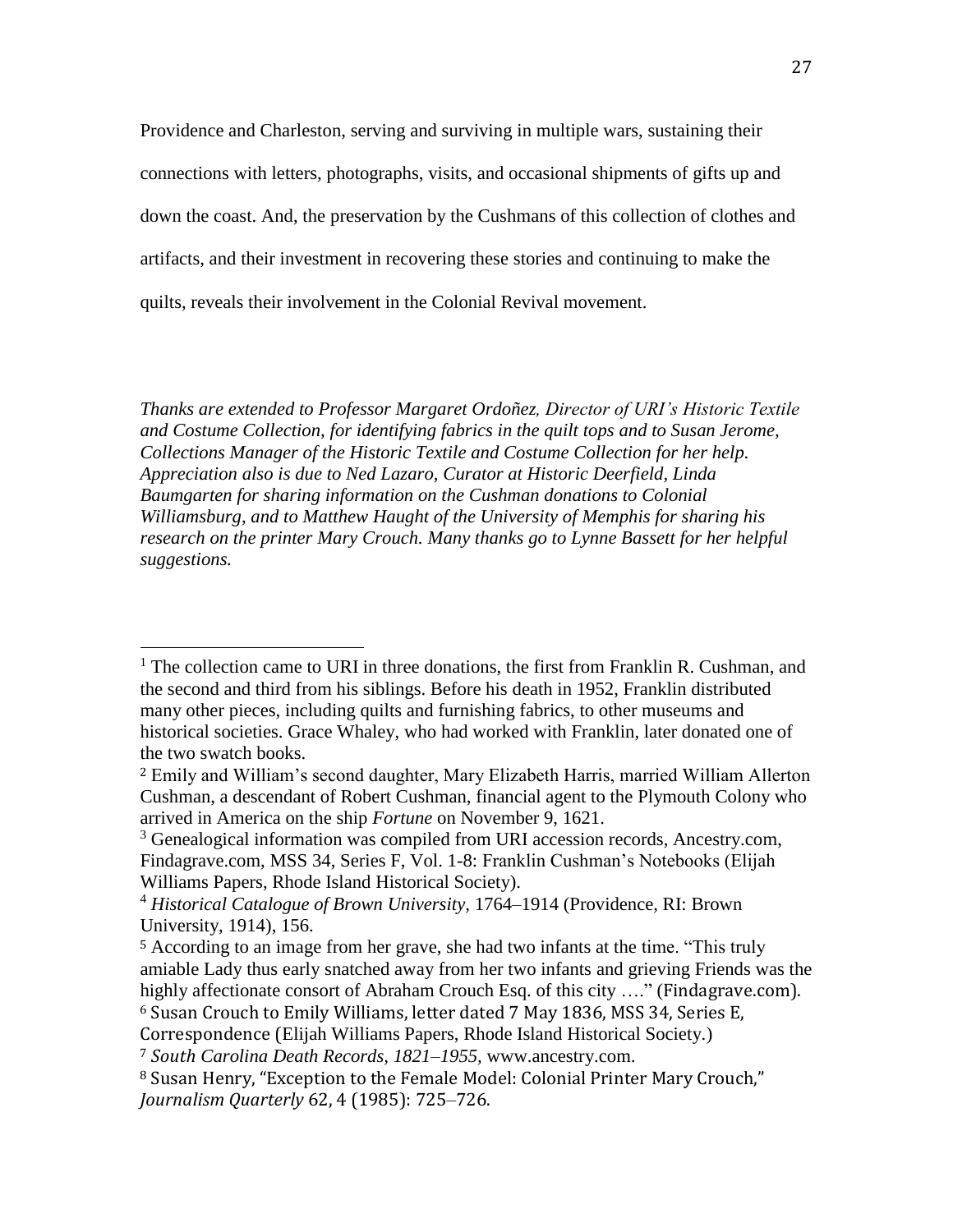<sup>9</sup> Carl Bridenbaugh, "Charlestonians at Newport, 1767*–*1775," *The South Carolina Historical and Genealogical Magazine* 41, 2 (1940): 45, 47.

<sup>10</sup> Henry, "Colonial Printer," 728*–*733.

 $\overline{a}$ 

<sup>11</sup> *Historical Catalogue of Brown University*, 73.

<sup>12</sup> Meeting Street (1−42), Charleston County Public Library,

www.ccpl.org/content.asp?id=15675&action=detail&catid=6025&parentid=5747 <sup>13</sup> *Historical Catalogue of Brown University*, 154, 156. Hasell's name is spelled "Hazell" in Brown University records.

<sup>14</sup> George Chandler, *The Chandler Family: The Descendants of William and Annis Chandler Who Settled in Roxbury, Mass.* (Worcester, Ma: Press of Charles Hamilton, 1883), 291.

<sup>15</sup> "For Sale" advertisement listing the property of John Williams. *Providence Gazette,* 22 March 1799.

<sup>16</sup> *Historical Catalogue of Brown University*, 70.

<sup>17</sup> *Providence Gazette*, 21 June 1799.

<sup>18</sup> Survey of Federal Archives, *Ship Registers and Enrollments of Providence, Rhode Island, 1773–1939* (The National Archives Project, 1941).

<sup>19</sup> *Historical Catalogue of Brown University*, 70.

<sup>20</sup> Letters from Jason Williams to Elijah Williams, 30 August 1808 and 9 October 1808, MSS 34, Series F, Vol 1, pp. 28-29 (Elijah Williams Papers, Rhode Island Historical Society).

<sup>21</sup> Guide to the Elijah Williams Papers, Rhode Island Historical Society.

<sup>22</sup> Receipt, MSS 34, Series C, Jason Williams' Papers (Elijah Williams Papers, Rhode Island Historical Society).

<sup>23</sup> Letter from Franklin R. Cushman to Miss Mary C. Whitlock, 8 March 1952, Cushman Collection, Accession Records, Historic Textile and Costume Collection, University of Rhode Island.

<sup>24</sup> As recorded in the accession notes by Miss Mary C. Whitlock, "Practically all the pieces in the main part of the quilt are earlier than those of the 2 quilts  $[2 \& 3]$ ." <sup>25</sup> Franklin Cushman Notebooks, Elijah Williams Papers, Rhode Island Historical Society.

<sup>26</sup> 1880 United States Federal Census Records, Providence, RI (www.ancestry.com). Additionally, in an14 April 1917 letter from Cousin Trezevant to Cousin Emmie, he asks after her artwork and wonders if she is still painting. Series C: Jason Williams Papers (Elijah Williams Papers, Rhode Island Historical Society).

<sup>27</sup> Bridget Long, *Elegant Geometry: American and British Mosaic Patchwork* (Lincoln, NE: International Quilt Study Center and Museum, 2011), 11.

<sup>28</sup> Deborah E. Kraak, "Early American Silk Patchwork Quilts," in *Textiles in Early New England: Design, Production, and Consumption*, *The Dublin Seminar for New England Folklife Annual Proceedings,* ed. Peter Benes (Boston: Boston University, 1997), 18–20. The Newark Museum holds an unfinished top dated 1793, the Bache family of

Philadelphia holds a 1790s unfinished top, and the Wadsworth Atheneum Museum of Art holds a quilt made by Sarah Ewalt Spencer (1766−1842) of Bedford, Pennsylvania,

acc.no.1982.165, dated 1794 (Lynne Z. Bassett, email communication, February 2013).

<sup>29</sup> The Charleston Museum, *Mosaic Quilts: Paper Template Piecing in the South Carolina Lowcountry* (Greenville, SC: Curious Works Press, 2002); Sharon Fulton Pinka,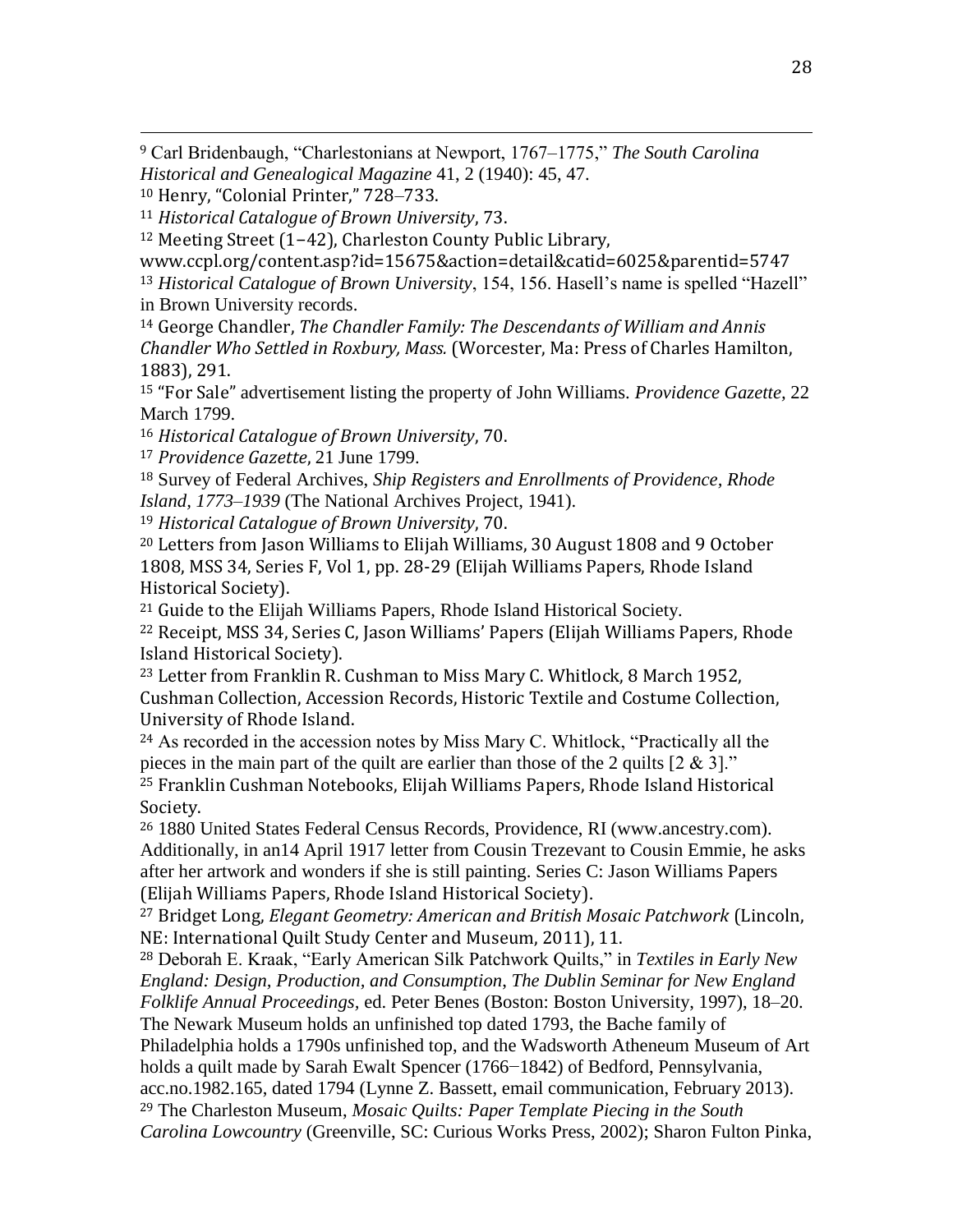"Lowcountry Chintz: The Townsend/Pope Quilt Legacy," ed. Lynne Zacek Bassett, *Uncoverings* 2013, (Lincoln, NE: American Quilt Study Group), 76. <sup>30</sup> *Godey's Lady's Book* used Eliza Leslie's hexagon piecing design without crediting her. Hexagon piecing reached wide popularity and then fell from favor; in 1846, calico hexagon patchwork was dubbed "a beggar's patchwork" by author Catharine Maria Sedgwick. See: Lynne Z. Bassett and Jack Larkin, *Northern Comfort: New England's Early Quilts, 1780−1850* (Nashville, TN: Rutledge Hill Press, 1998), 62, 72. <sup>31</sup> Linda Welters and Margaret T. Ordoñez, eds, *Down by the Old Mill Stream:Quilts in Rhode Island* (Kent, Ohio: Kent State University Press, 2000), 29, 134−136. <sup>32</sup> Examples of quilt tops in which the makers left the papers in the back include the Anna Tuels quilt at the Wadsworth Atheneum Museum of Art and the Leverett-Saltonstall quilt at the Peabody Essex Museum. (Lynne Z. Bassett, email communication February 2013). <sup>33</sup> The commemorative presidential fabric is printed in red with the date 1829. The URI Historic Textile and Costume Collection owns a length of the same fabric in blue. As for the black and white fabric with parrots, Colonial Williamsburg Foundation owns a similar piece of fabric donated by Franklin R. Cushman. The fabric in the Williamsburg collection is white and "china blue" (the pieces in the Cushman quilt are black and white), and it is dated 1774–1811. The piece at Williamsburg is said to have been a remnant from fabric used for chair and window seat covers, and window curtain tiebacks. Form No. 148, Curator's Worksheet, Accession No. 51-364, 1-2, The Colonial Williamsburg Foundation, Williamsburg, Virginia.

<sup>34</sup> Laurel Horton, "An Elegant Geometry: Tradition, Migration, and Variation," in *Mosaic Quilts* (Charleston, SC: The Charleston Museum in cooperation with Curious Works Press, 2002), 14−15.

<sup>35</sup> Ibid., 14−15.

 $\overline{a}$ 

<sup>36</sup> Letter from Winthrop Williams to the Williams family, 8 November 1834, MSS 34, Series F., Vol. 7, pp. 53-54 (Elijah Williams Papers, Rhode Island Historical Society). <sup>37</sup> The older papers have turned brown with age, and some are crumbling and falling out of the tops. Newer papers are from letters, glossy magazines, and advertisements, and remain mostly intact.

<sup>38</sup> As Deborah Kraak points out, a dated template does not prove that a quilt was started on that date. See: Kraak, "Early American Silk Patchwork Quilts," 20.

<sup>39</sup> A letter from Franklin R. Cushman explains further: "The work on [the two bed quilts] was begun by our grandmother's sister, a Charleston, S.C. bride in 1833. It is of block print calico with white borders. The color scheme was made by her husband, a young physician. After his death in 1936 [*sic*], the partly completed quilt was put away with all the pieces cut and ready to be put in place. The cut pieces were sewed in place in the summers 1930−1937, to make two quilts—twin bed size. Both Mrs. Crouch and her daughter had died leaving the quilts unfinished. Mrs. Crouch was in her ninetieth year, her daughter, an artist, had just passed her ninetieth birthday." Letter from Franklin R. Crouch to Miss Mary C. Whitlock, 8 March 1952, Cushman Collection, Accession Records, Historic Textile and Costume Collection, University of Rhode Island. <sup>40</sup> Letter from Franklin R. Cushman to Grace Whaley, 1 March 1952, Cushman Collection, Accession Records, Historic Textile and Costume Collection, University of Rhode Island.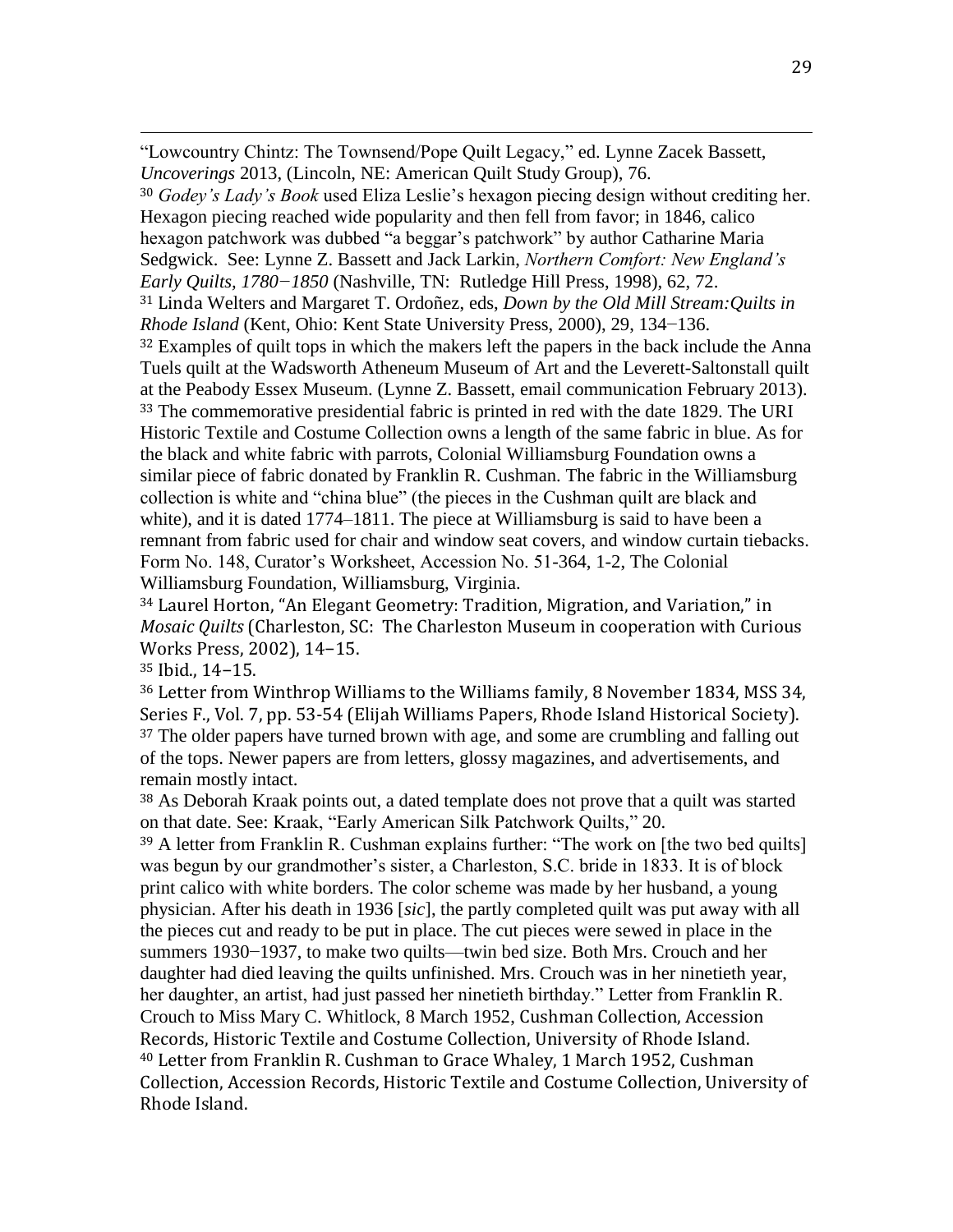<sup>41</sup> The Cushman Collection at the University of Rhode Island includes three trunks, which may include the trunk in which the unfinished quilt tops were stored. Due to space limitations, the trunks (Trunks 4, 5, and 6) were deaccessioned when an attic storage area was deemed unusable in 2015.

<sup>42</sup> *The Providence House Directory and Family Address Book* was viewed for 1903, 1905, 1907, 1909, 1911, 1913, 1915, 1917, and 1920, 1921−1922; available at: cdn.providenceri.com. The house number had changed to 102 George Street, but no longer existed in 1921−1922.

<sup>43</sup> *The Providence House Directory and Family Address Book* lists E. H. Crouch as living at 102 George Street in 1917, but by the time the next directory was printed (1920), Emily H. Crouch was a member of Franklin's household at 19 Bellevue Avenue.

<sup>44</sup> The Abigail Chandler Williams referred to in the article must be the granddaughter of the first Abigail Chandler Williams, as the dress dates to the 1840s. Her dates are 1803– 1865. Newspaper clipping, Cushman Collection, Accession Records, Historic Textile and Costume Collection, University of Rhode Island.

<sup>45</sup> The Betsy Williams Cottage is in Roger Williams Park in Providence. It is part of the National Historic District. Betsy Williams (1790–1871) bequeathed the house to city of Providence upon her death. www.loc.gov/pictures/item/ri0275/.

<sup>46</sup> Gerilyn G. Tandberg, "Field Hand Clothing in Louisiana and Mississippi During the Ante-Bellum Period," *Dress,* 6 (1980): 89-103; Madelyn Shaw and Lynne Zacek Bassett, *Homefront & Battlefield: Quilts & Context in the Civil War* (Lowell: American Textile History Museum, 2012), 19−25.

<sup>47</sup> Shane White and Graham White, "Slave Clothing and African-American Culture in the Eighteenth and Nineteenth Centuries," *Past and Present,* 148 (1995): 155.

<sup>48</sup> Patricia Hunt-Hurst, "'Round Homespun Coat & Pantaloons of the Same': Slave Clothing as Reflected in Fugitive Slave Advertisements in Antebellum Georgia," *The Georgia Historical Quarterly* 83, 4 (Winter, 1999): 733.

<sup>49</sup> The number of slaves owned by Susan and Hasell is mentioned in Franklin Cushman's Notebooks, Elijah Williams Papers, Rhode Island Historical Society. <sup>50</sup> Accession no. 1952.64.127.

<sup>51</sup> Walter Edgar, *South Carolina: A History* (Columbia, SC: University of South Carolina Press, 1998).

<sup>52</sup> "Exchange and Provost Building," www.nps.gov/nr/travel/charleston/exc.htm. <sup>53</sup> Nathaniel Russell House Museum, Historic Charleston Foundation,

(https://www.historiccharleston.org/Russell.aspx).

 $\overline{a}$ 

<sup>54</sup> Jay Coughtry, *The Notorious Triangle: Rhode Island and the African Slave Trade, 1700*–*1807* (Philadelphia: Temple University Press, 1981), 6, 15.

<sup>55</sup> Neither Williamses (or their business partners) nor Crouches are listed as owning slave ships. Ibid. 282–285.

<sup>56</sup> MSS 34, Series E, Box 3, Folder 12 (Elijah Williams Papers, Rhode Island Historical Society).

<sup>57</sup> Ronald Bailey, "The Slave(ry) Trade and the Development of Capitalism in the United States: The Textile Industry in New England," *Social Science History*, 14, 3 (1990): 386.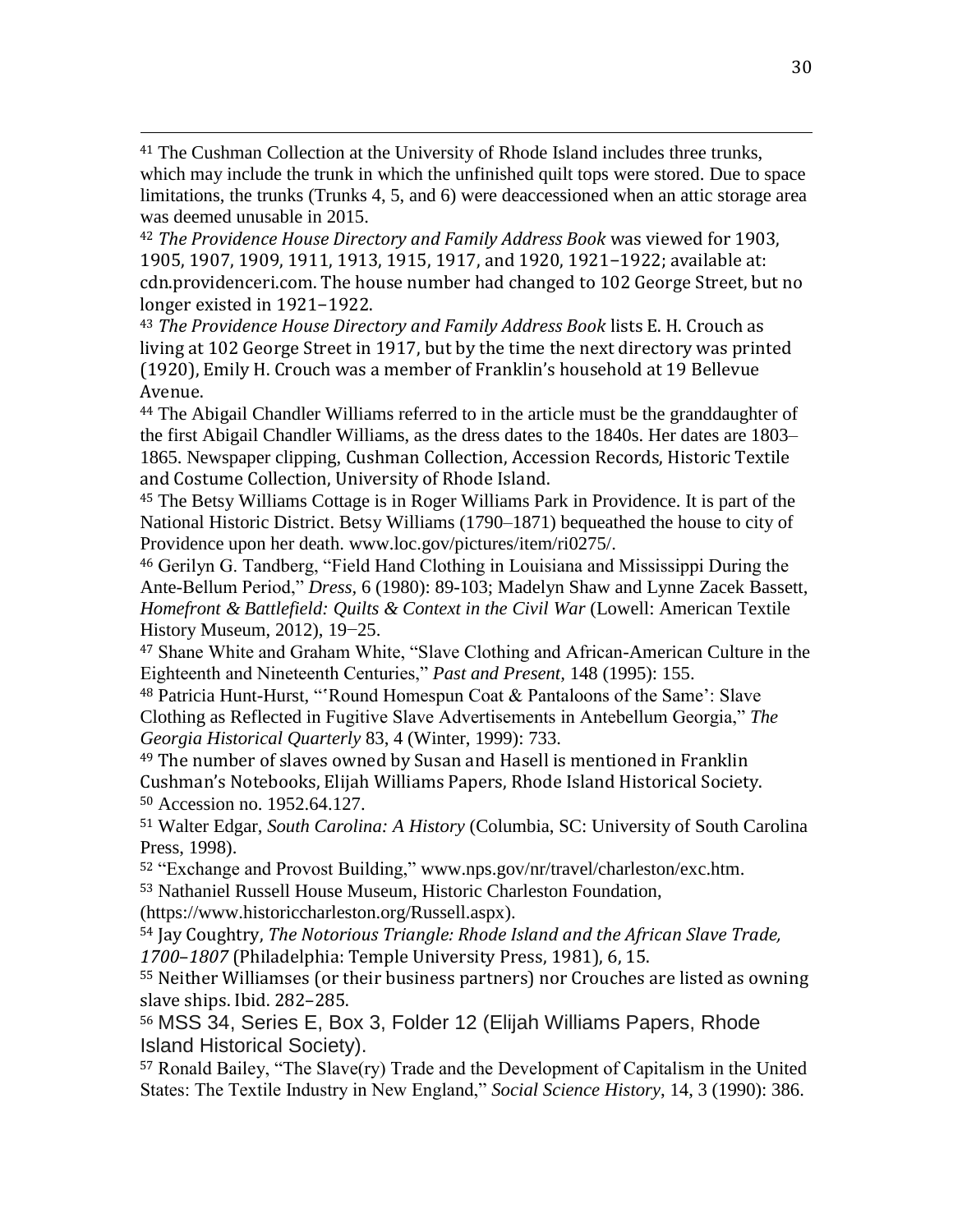<sup>58</sup> J. Stanley Lemons, "Rhode Island and the Slave Trade," *Rhode Island History* 60, 1 (2002): 101.

<sup>59</sup> Kenneth Morgan, "Slave Sales in Colonial Charleston," *The English Historical Review*, 113 no. 453, (1998): 906.

<sup>60</sup> Shaw and Bassett, *Homefront & Battlefield*, 6.

<sup>61</sup> Edward E. Baptist, *The Half Has Never Been Told: Slavery and the Making of American Capitalism* (New York: Basic Books, 2014).

<sup>62</sup> Sven Beckert, *Empire of Cotton: A Global History* (New York, Alfred A. Knopf, 2014).

<sup>63</sup> Christy Clark-Pujara, *Dark Work: The Business of Slavery in Rhode Island* (New York: New York University Press, 2016), 93−94.

<sup>64</sup> Henry, "Colonial Printer," 727.

 $\overline{a}$ 

<sup>65</sup> Reuben Aldridge Guild, *History of Brown University, With Illustrative Documents*  (Providence, RI: 1867), 394.

<sup>66</sup> MSS 34, Series 3, sub-series 2, Folder 9, 1830−32 (Elijah Williams Papers, Rhode Island Historical Society).

<sup>67</sup> Letter dated 27 June 1834, MSS 34, Series F, Vol. 2, p. 67 (Elijah Williams Papers, Rhode Island Historical Society).

<sup>68</sup> Margaret Ordoñez (URI) has been conducting research on eighteenth- and earlynineteenth-century fabrics previously assumed to be 100 percent linen, and has discovered that many of them are linen-cotton blends.

<sup>69</sup> Elijah Williams papers, Rhode Island Historical Society.

<sup>70</sup> The name "Hasell," which was Emily Crouch's middle name, was given to other children in the Crouch family.

<sup>71</sup> "Cousin Trezevant" to "Cousin Emmie," 14 April 1917, Series C: Jason Williams Papers (Elijah Williams Papers, Rhode Island Historical Society).

<sup>72</sup> W. Barksdale Maynard, "'The Best, Lowliest Style!' The Early-Nineteenth-Century Rediscovery of American Colonial Architecture," *Journal of the Society of Architectural Historians,* 59 no. 3 (2000): 338−357.

<sup>73</sup> The Jason Williams Crouch house is pictured in Norman M. Isham, "Providence and Its Colonial Houses," *The White Pine Series of Architectural Monographs* IV, 3 (June, 1918): 7.

<sup>74</sup> Maynard, "American Colonial Architecture," 339.

<sup>75</sup> Newspaper clipping, Cushman Collection, Accession Records, Historic Textile and Costume Collection, University of Rhode Island.

<sup>76</sup> Scholar Beverly Gordon wrote, "For the past two decades scholars have been exploring the meanings of the colonial revival, the movement in which Americans turned to the colonial past for images, artifacts, and symbols that seemed to give them a sense of themselves." Beverly Gordon, "Spinning Wheels, Samplers, and the Modern Priscilla: The Images and Paradoxes of Colonial Revival Needlework," *Winterthur Portfolio,* 33 no. 2/3 (1998): 163.

<sup>77</sup> Ethel Stanwood Bolton and Eva Johnston Coe, *American Samplers,* Massachusetts Society of Colonial Dames & Harvard University, (1921, books.google.com): 242. <sup>78</sup> Letter dated 7 December 1834, MSS 34, Series E., Correspondence (Elijah Williams Papers, Rhode Island Historical Society).